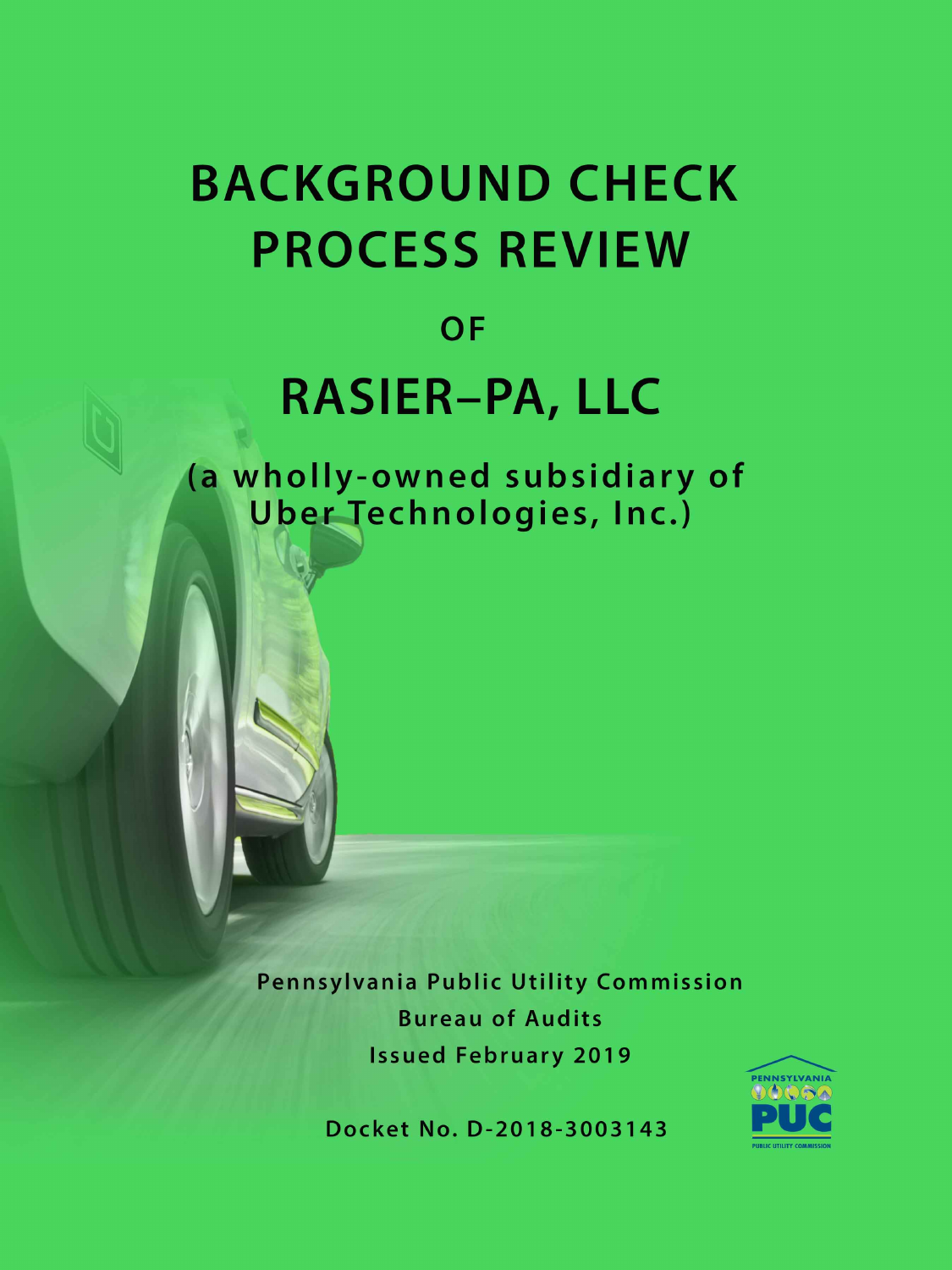#### RASIER – PA, LLC

#### **BACKGROUND CHECK PROCESS REVIEW RASIER – PA, LLC**

#### **TABLE OF CONTENTS**

| <b>Chapter</b> |                                                             | <b>Page</b><br><u>No.</u> |
|----------------|-------------------------------------------------------------|---------------------------|
| I.             | <b>INTRODUCTION</b>                                         | 1                         |
|                | A. Objectives and Scope                                     | 1                         |
|                | B. Approach and Timeline                                    | $\overline{2}$            |
| ΙΙ.            | <b>BACKGROUND</b>                                           | 3                         |
| III.           | <b>DISCUSSION OF FINDINGS AND</b><br><b>RECOMMENDATIONS</b> | 6                         |
| IV.            | <b>CONCLUSION AND ACKNOWLEDGEMENTS</b>                      | 18                        |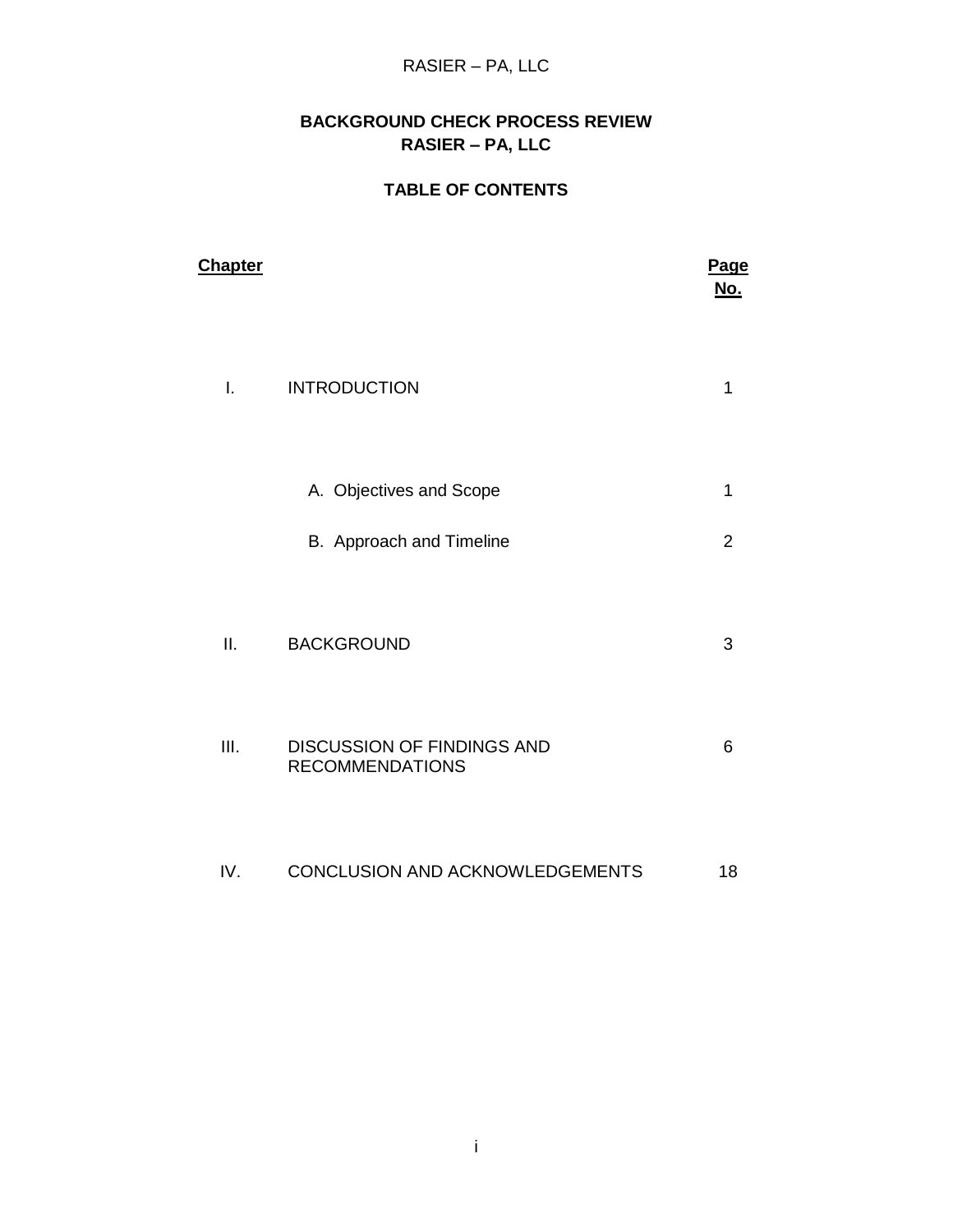#### **I. Introduction**

All public utilities within the Commonwealth of Pennsylvania, including transportation network companies (TNCs), are subject to the Pennsylvania Public Utility Commission's (PUC or Commission) general administrative power and authority to supervise and regulate under 66 Pa.C.S. § 501(b). Specifically, the Commission can investigate and examine the condition and management of any public utility under 66 Pa.C.S. § 331(a). Furthermore, Act 164 of 2016 (Act of Nov. 4, 2016, P.L. 1222, No. 164) established Chapter 26 of the Public Utility Code which clarified the Commission's role in regulating transportation network companies and outlined the regulatory framework for TNCs. These laws apply to all TNC operations within Pennsylvania except for cities of the first class (i.e., Philadelphia) where, pursuant to 66 Pa.C.S. § 2603(a), the City of Philadelphia regulates TNCs.

In May 2018, the PUC Commissioners directed the Bureau of Audits (Audits) to conduct a performance review of Rasier-PA, LLC's (Rasier-PA) driver background check process within Pennsylvania. This report summarizes the Bureau's work and outlines its conclusions. The findings presented in the report identify areas where weaknesses or deficiencies exist, or additional improvements are warranted. In all cases, recommendations are offered to improve, correct, or eliminate these conditions.

#### **A. Objectives and Scope**

66 Pa.C.S. § 2604.2 authorizes the Commission to audit TNCs within its jurisdiction for compliance with applicable laws and regulations. Uber Technologies, Inc. (Uber) is a technology company that owns and operates the Uber smartphone application (Uber App). Rasier-PA is the wholly-owned indirect subsidiary of Uber that is licensed as a TNC in Pennsylvania and subject to the Commission's jurisdiction. Accordingly, the Commission's review focuses solely on the operations of Rasier-PA. Rasier-PA offers several Uber services lines to Pennsylvanians including UberX, UberXL, UberPOOL, etc. Uber is the parent of various other companies and services doing business within Pennsylvania; however, this report is solely focused on Rasier-PA (i.e., the regulated TNC operations within Pennsylvania).

Rasier-PA is the largest TNC operating in Pennsylvania. Therefore, it was selected as the first TNC to be subject to a driver background process review. The background check process review's objectives were:

- To determine compliance with all applicable provisions within Chapter 26 of 66 Pa C.S. and Chapter 29 of 52 Pa Code pertaining to the Company's driver requirements and background check process.
- To identify opportunities for process improvement and develop recommendations to address those opportunities.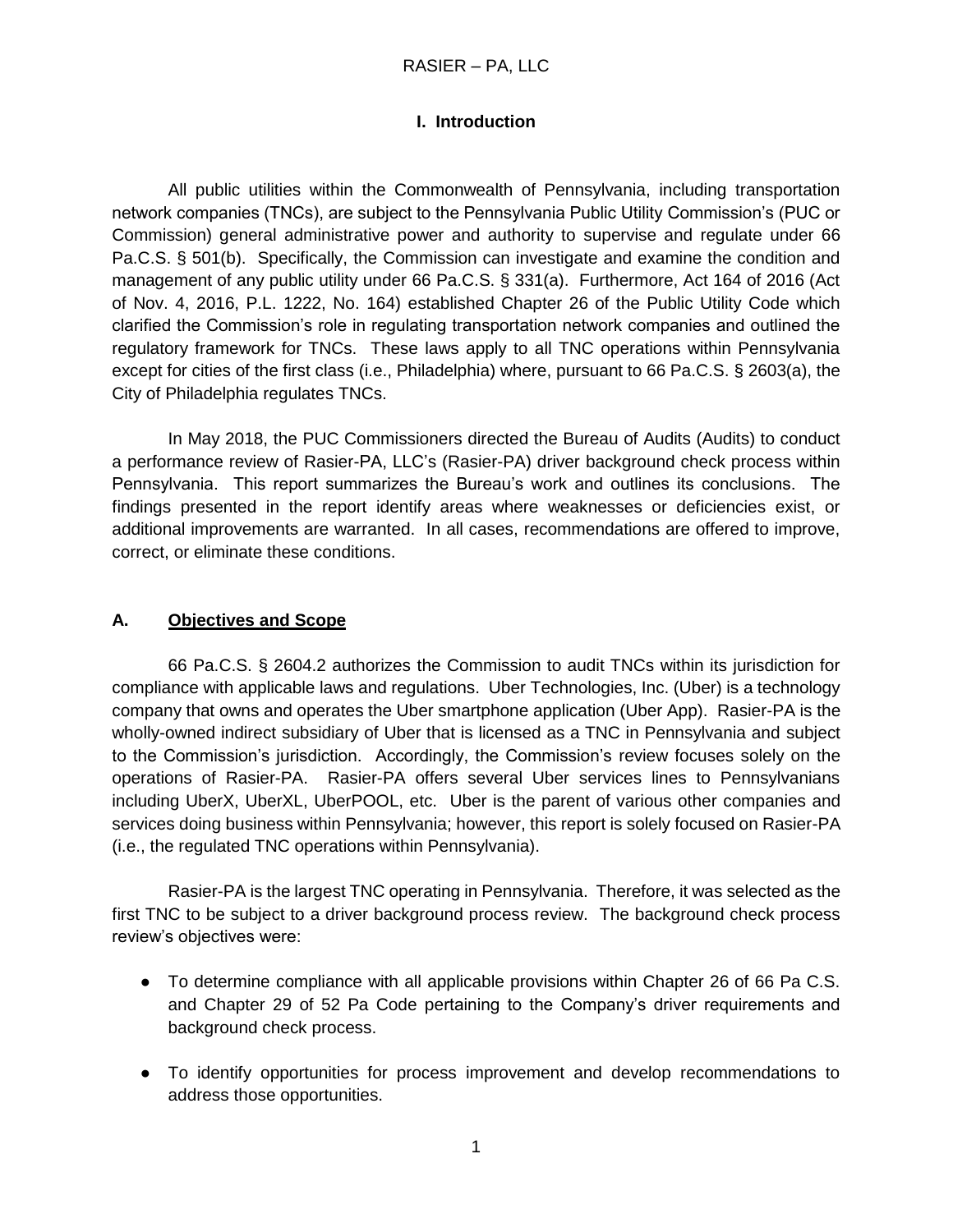● To provide the Commission, Rasier–PA, LLC, and the public an assessment of the company's driver background check process.

The scope of the review was limited to these objectives and further refined as explained below within the Approach.

#### **B. Approach and Timeline**

 The background check process review was performed by the audit staff of the PUC's Bureau of Audits to assess the effectiveness of Rasier-PA's driver onboarding, background check, and driver quality assurance programs. This qualitative approach focused on the following:

- Review of the general organizational structure and oversight of relevant Uber/Rasier-PA programs;
- Review of the driver sign-up process including required information, timelines, evaluations, etc.;
- Review of all background check policies, procedures, and processes<sup>1</sup>;
- Review any processes or methods used to evaluate or reevaluate drivers' performance or qualifications relative to regulatory, internal, or rider quality standards (e.g., star rating system);
- Review of the complaint process and its connection to user safety;
- Identify any methods used to ensure compliance with Pennsylvania laws and regulations; and,
- Identify applicable future changes or initiatives.

Fieldwork began on August 9, 2018 and continued intermittently through January 9, 2019. The principal components of the fact gathering process included:

• Interviews with Uber personnel.

- Analysis of records, documents, and reports of an operational nature. This analysis focused primarily on the years 2015-2018 YTD.
- Demonstrations of the functionality of the Uber App for drivers and customers.

 $1$  The review of the background check process, policies, and procedures focused on the criminal and motor vehicle background search aspects as well as background check adjudication.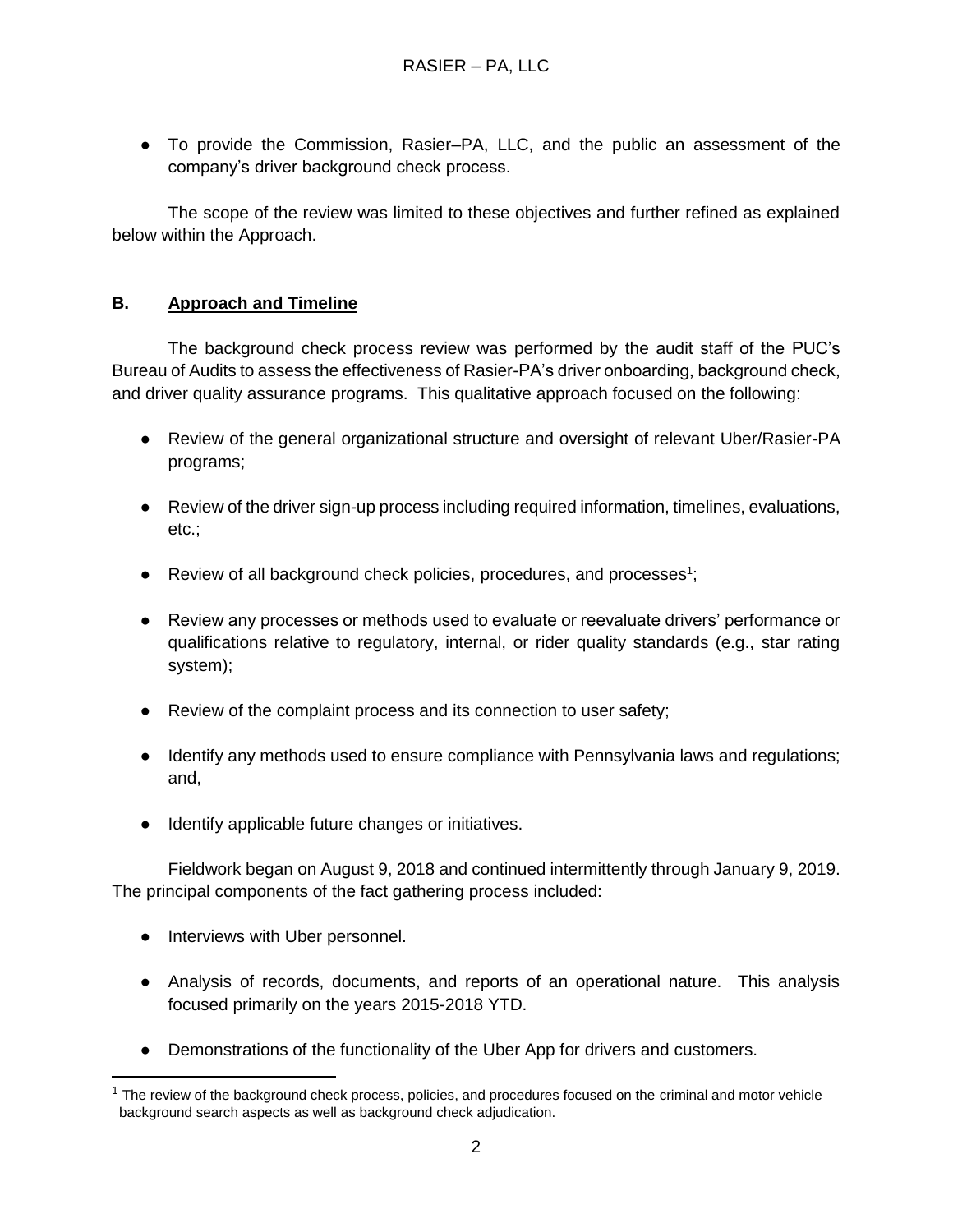#### **II. Background**

Pursuant to 66 Pa C.S.  $\S$  2604.1(b)(5), prior to permitting a person to act as a transportation network company driver on its digital network, a TNC shall do all of the following:

- i. Conduct or have a third party conduct a local and national criminal background check for each driver applicant. The background check shall include a multistate or multijurisdictional criminal records locator or other similar commercial nationwide database with primary source search validation and a review of the United States Department of Justice National Sex Offender Public website.
- ii. Obtain and review a driving history research report for the person from the Department of Transportation and other relevant sources.
- iii. One year after engaging a transportation network company driver and every second year thereafter, conduct the criminal background and driving history checks required by this subsection and verify that a transportation network company driver continues to be eligible to be a driver.

Originally founded in 2009, Uber operates its TNC business in Pennsylvania through its wholly-owned indirect subsidiary, Rasier-PA. Rasier-PA, first received authority to operate in Pennsylvania in July 2014 with the approval of its application for Emergency Temporary Authority at docket number A-2014-242993. Act 164<sup>2</sup> subsequently added Chapter 26 to the Public Utility Code (establishing regulations for TNCs) and on January 26, 2017 at docket number A-2016- 2580821, the Commission approved Rasier-PA's application for a license to operate as a TNC in Pennsylvania. Rasier-PA requires prospective driver-partners<sup>3</sup> (drivers) to submit personal information (i.e., full name, phone number, address, e-mail address, driver's license information, and Social Security number), vehicle information (insurance, registration, and inspection information), a profile picture, desired service area, and consent to the background screening (i.e., criminal and driver motor vehicle records). Images of the prospective individual's driver's license, proof of insurance, registration, and inspection are also required. Once received, the prospective driver's documentation is reviewed by Uber's document approval agents for validity, searching for signs of fraud or tampering and ensuring consistency in the documentation submitted. Once the documentation is approved by the document approval team, the individual's full name, date of birth, driver's license information and Social Security Number are encrypted and sent to Uber's third-party background check provider, Checkr, Inc. (Checkr), which is accredited by the National Association of Professional Background Screeners<sup>4</sup>.

 $<sup>2</sup>$  November 4, 2016</sup>

<sup>&</sup>lt;sup>3</sup> Individuals who use the Uber driver app in Pennsylvania sign a Technology Services Agreement with Rasier-PA to obtain access to the app.

 $4$  Accreditation requires the provider's operations to be evaluated against a set of professional standards by an independent auditor. The audit includes a review of the following areas: data information and security, legal and compliance, client education, researcher and data standards, verification service standards, general business practices.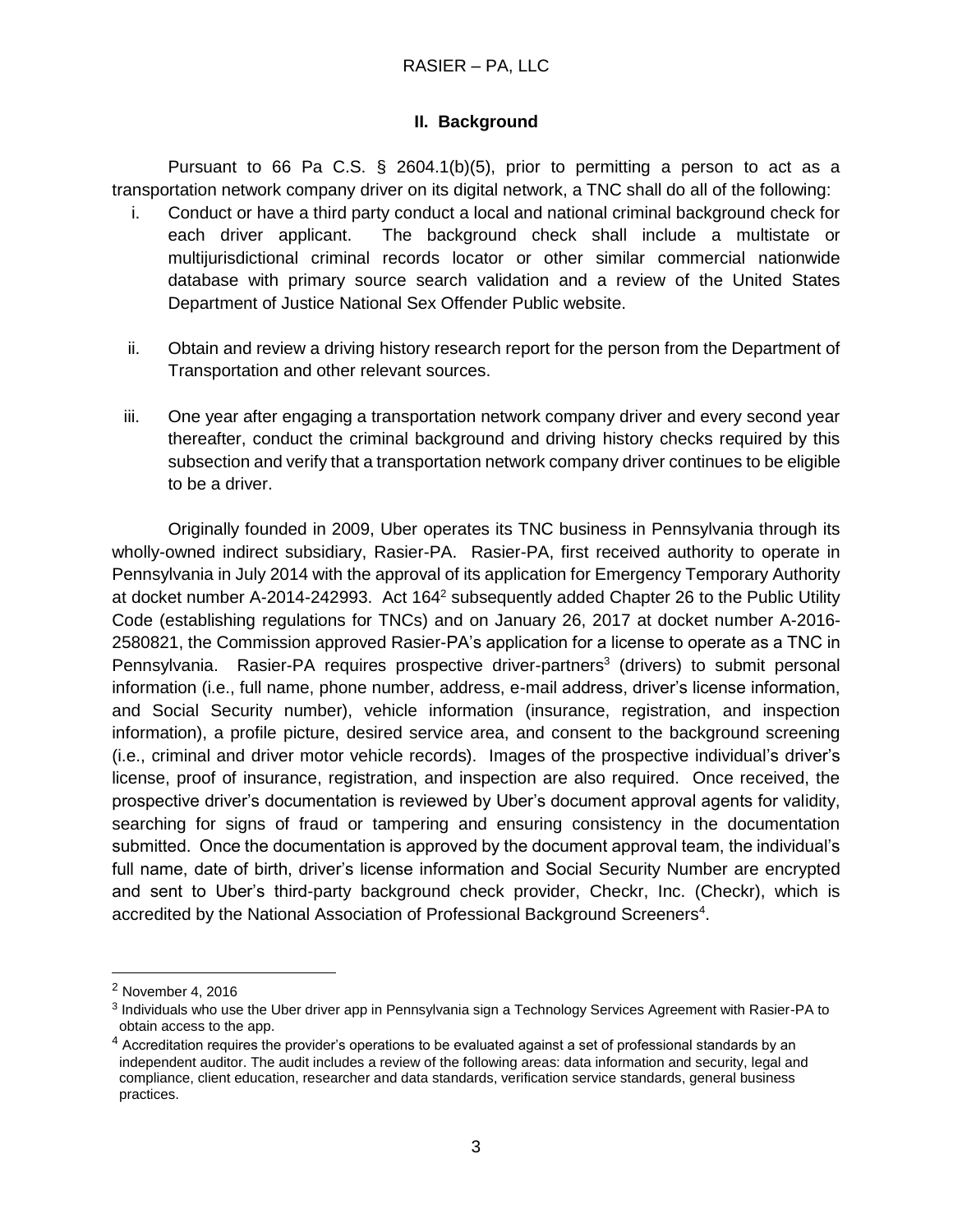The background check process begins with a Social Security number trace run through commercially available databases. The search verifies the number is not listed on the Social Security Administration's Death Master File<sup>5</sup> and provides date of birth, known addresses, aliases, and name variations associated with the Social Security number. The search includes credit bureau databases and other public and private databases that collect personally identifiable information from various sources, including employment data, subscription information, commercial shipping information, voter registration, etc. Inconsistencies in the information returned from the Social Security number search will automatically stop the background check and create an exception report. The prospective driver must resolve these discrepancies with Checkr before the individual can move forward in the sign-up process.

The second step in the background check process is a review of the individual's motor vehicle record (MVR). Checkr searches available records using the individual's historical driver's license information to identify the status of the license, restrictions, violations, and accidents in their driving history. All violations are mapped to the American Association of Motor Vehicle Administrators (AAMVA) codes to allow for comparison of state specific violation codes. MVR results are evaluated by Checkr against a set of filters that reflect applicable jurisdictional disqualification requirements. If the MVR contains no disqualifying violations, Checkr automatically begins a criminal records search. A search identifying a disqualifying violation on the individual's MVR will stop the background check process. The prospective driver is given an opportunity to dispute the accuracy of the MVR search with Checkr. If the individual cannot resolve the issue with Checkr, the individual is disqualified based on the MVR results and cannot continue with the sign-up process.

 Once the previous steps are successfully completed, Checkr conducts criminal records searches, which review information purchased from commercial databases, and state, national, and international sources. The criminal searches include, but are not limited to, the Dru Sjodin National Sex Offender public website [\(https://www.nsopw.gov/\)](https://www.nsopw.gov/) and all other publicly accessible sex offender registries, national and international watchlists (i.e., FBI, Interpol., etc.), federal crimes recorded in the PACER (Public Access to Court Electronic Records) database, national criminal databases, and state and county court records. Information collected from the searches is then used to direct a search of courthouse records in any county where the applicant has lived or worked in the past seven years and any other counties where information suggests the driver may have a criminal history. The background check provider utilizes a national network of researchers who will physically meet with county court clerks and review files on-site when information is not available online, although in many jurisdictions, county records are available electronically.

 Once all searches are complete, Checkr provides a report on each prospective driver to Rasier-PA for review. The report summarizes the individual's information and results from each search (i.e., Social Security number Trace, sex offender registry, global watchlist, national,

<sup>5</sup> The Death Master File (DMF) is a computer database file made available by the United States Social Security Administration [at](https://dmf.ntis.gov/) [https://dmf.ntis.gov/.](https://dmf.ntis.gov/)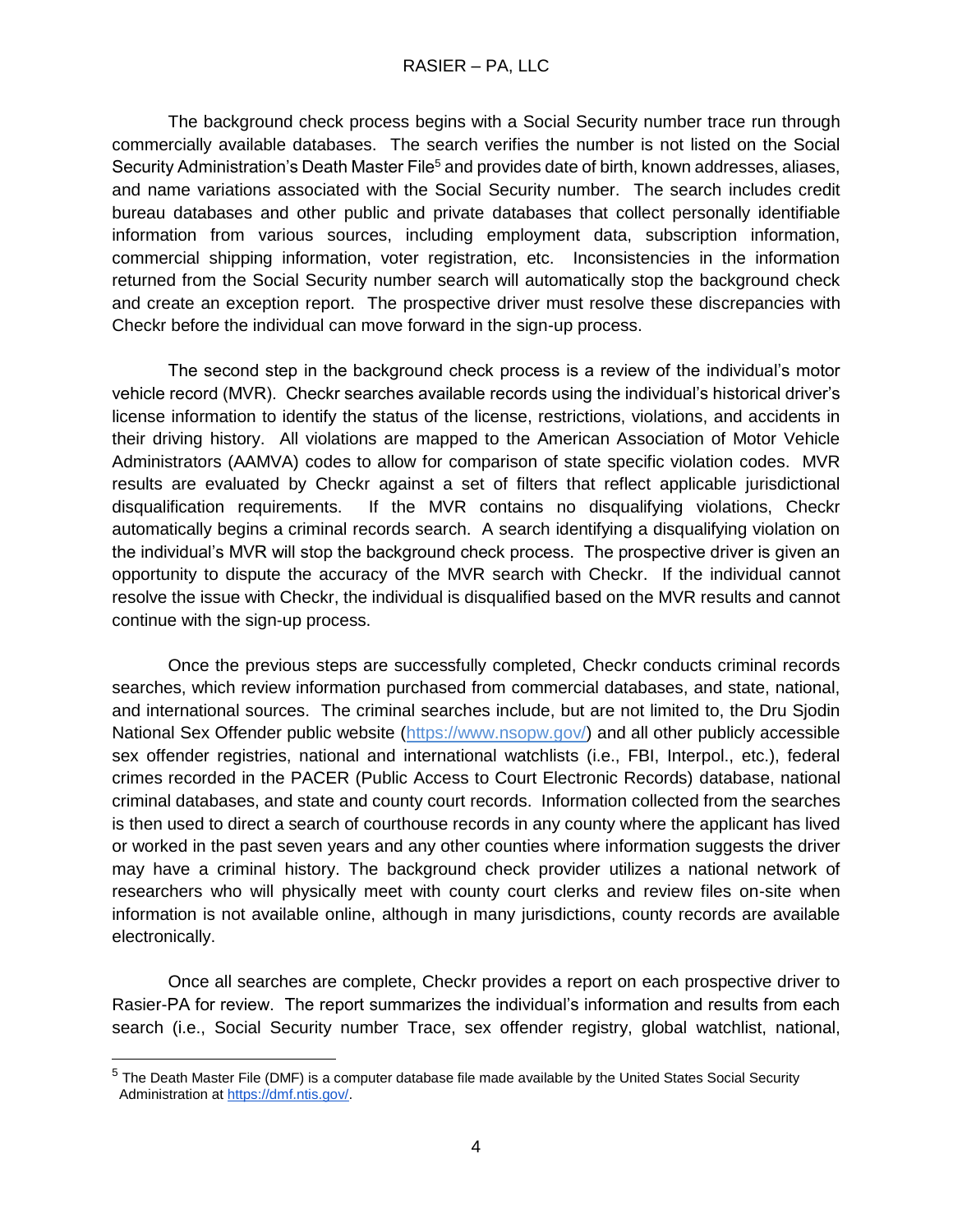federal, and county criminal, and MVR searches). Rasier-PA's Background Check Adjudication team evaluates the driver's background search report against pass/fail criteria established in Pennsylvania to ensure compliance with requirements established in 66 Pa C.S. § 2604.1 and Rasier-PA's internal minimum standards. The background check process typically takes two weeks to complete from the time a prospective driver begins the process until he or she can receive ride requests.

 Once prospective drivers pass the required background checks and all required documentation has been collected, their Uber driver accounts are activated, and such drivers are able to log-in to the Uber App and receive requests for prearranged TNC trips. To help strengthen driver and rider safety during trips, Uber has a toolkit of in-app safety features. The Safety Toolkit includes a Safety Center, Share My Trip, and an Emergency Button. See Finding and Conclusion No. 2 for more information on the Safety Toolkit.

 If a rider or driver experiences any issues during the course of a prearranged trip or with the Uber App, complaints can be sent to Uber in a number of ways, such as through the in-app 'Help' menu, online at [http://help.uber.com,](http://help.uber.com/) or, in the event of an urgent matter, via the Critical Support Response Line. In addition, drivers may get additional assistance in-person at a Greenlight Hub or through a dedicated driver-partner phone line. Rider complaints, driver complaints, and general user support inquiries are handled by Uber Community Support. Community Support is organized into various groups, each of which address specific types of complaints. Non-safety complaints are handled by customer support agents that specialize in certain issue areas such as Driver Accounts and Payments, Rider Accounts and Payments, Driver Trips, and Rider Trips, among other groups. Safety-related complaints are handled by Community Support's Critical Support group, which is subdivided into specialized teams who will review, and investigate allegations via internal records and interviews with the involved parties.

The Critical Support teams include Urgent Support, Accidents, Incidents, and Safety Cross Support. Urgent Support handles the most serious safety reports and is composed of the Triage and Special Investigation units. Triage makes initial contact with involved users to collect basic information and the Special Investigation unit conducts a substantive, evidentiary review of the safety report. Based on the outcome of the investigation the incident may result in permanent deactivation of the user's account. For more information on Rasier-PA's complaint process, see Finding and Conclusion No. 3.

Rasier-PA testified on June 7, 2018 that it has over 39,000 driver-partners using the Uber mobile platform, providing over 11.4 million rides during the first quarter of 2018. Visitors from 80 countries have used the Uber mobile app to travel within Pennsylvania. On average, the statewide wait time is under six minutes and 90 percent of trips are provided within 20 minutes.<sup>6</sup>

 $6$  Rasier-PA statistics within Pennsylvania are an excerpt from testimony by Rasier-PA before the Commonwealth of Pennsylvania House of Representatives – Consumer Affairs Committee at its Public Hearing on June 7, 2018.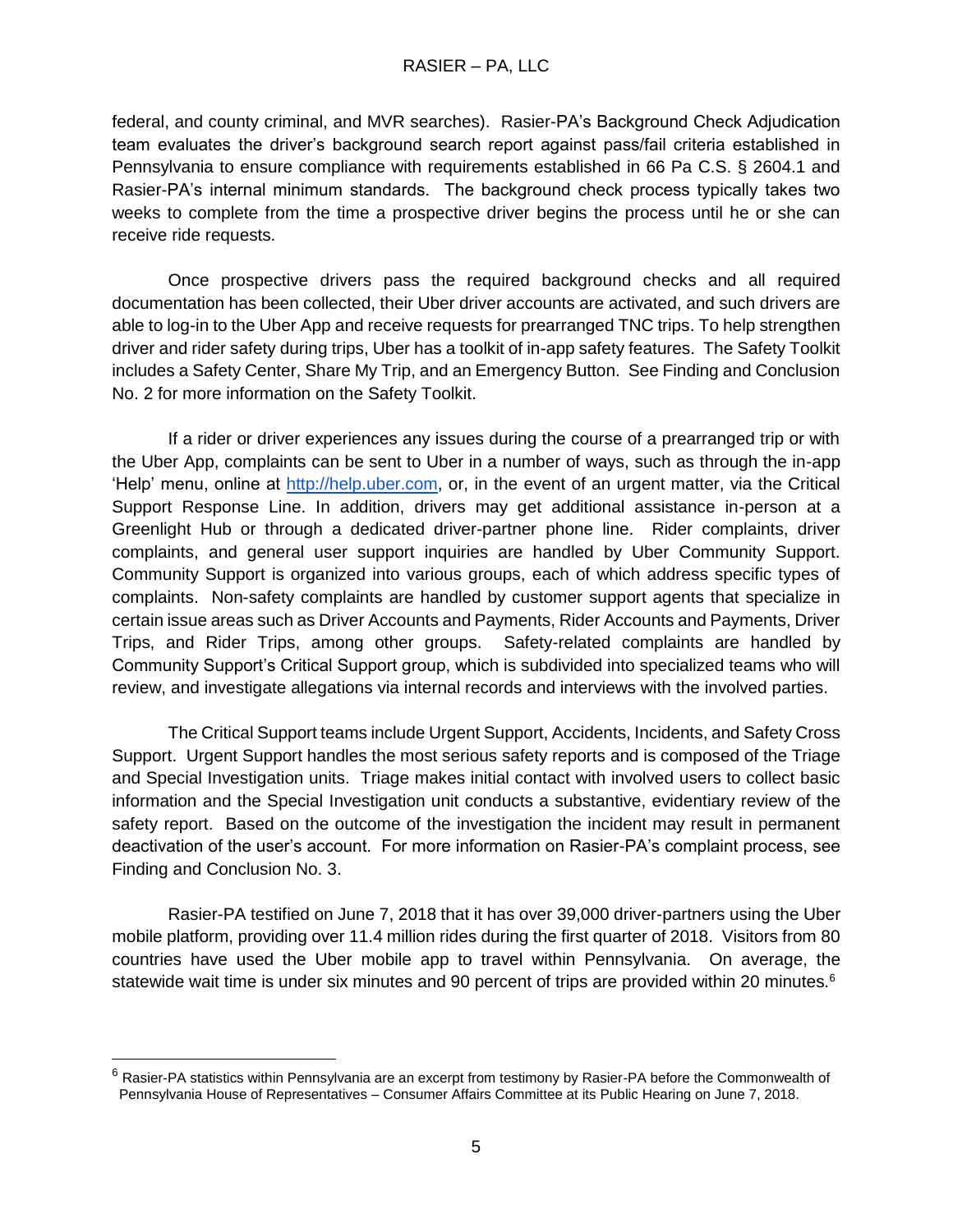#### **III. Discussion of Findings and Recommendations**

Our examination of the Background Check and Safety function included a review of the driver onboarding process; driver background check practices; driver and rider complaint handling practices; contracts and service agreements established with Rasier-PA's background check provider; performance metrics and safety statistics; rider and driver mobile in-app safety features; upcoming safety initiatives; etc. Based on our review, Rasier-PA should initiate or devote additional efforts to improving its Driver Background Check Process and Safety functions by addressing the following:

#### **1. Background check monitoring for Pennsylvania drivers can be improved.**

Uber Technologies Inc. (Uber) and its subsidiaries, including Rasier-PA, LLC (Rasier-PA), use a private third-party (Checkr), to perform driver background checks for the company. 66 Pa C.S. § 2604.1 requires criminal background and driving history checks to be performed on each TNC driver as part of the sign-up process, one year after onboarding as a driver, and every second year thereafter. Since April 2018, Rasier-PA exceeds these review requirements by performing a full background check on all Pennsylvania drivers annually. In addition, Rasier-PA implemented continuous arrest monitoring services in July 2018.

Continuous arrest record monitoring is available for 70% to 80% of the U.S. However, the service is not available/functional in Pennsylvania for commercial purposes. Although the service provider is integrated with most Pennsylvania counties and jails to obtain arrest information, Rasier-PA indicated that Pennsylvania does not allow the information to be shared for commercial use citing right-to-know<sup>7</sup> implications thereby precluding Pennsylvania TNCs, such as Raiser-PA, from more effectively monitoring real time criminal records for existing and prospective drivers utilizing its platform at this time.

Rasier-PA's drivers are enrolled in the continuous monitoring service, but notification of new charges would only be provided if the arrest was made in a participating state. Rasier-PA requires its drivers to self-report, but this has inherent limitations. Consequently, in September 2018, Rasier-PA launched the rollout of expanded continuous monitoring service for all its Pennsylvania drivers. This expanded feature provides additional services, including a monthly Global Watchlist search, National Criminal Database search, Sex Offender Database search, the background check provider's proprietary records, and courthouse searches in the driver's county of residence<sup>8</sup>).

Although Rasier-PA exceeds the requirements of 66 Pa C.S. § 2604.1, the company has not been able to respond on a real-time basis when drivers, who originally pass a background

 <sup>7</sup> References the Pennsylvania Right-To-Know Law, P.L. 6, No. 3, of February 14, 2008.

<sup>&</sup>lt;sup>8</sup> As of December 2018, all Pennsylvania counties have an online searchable database.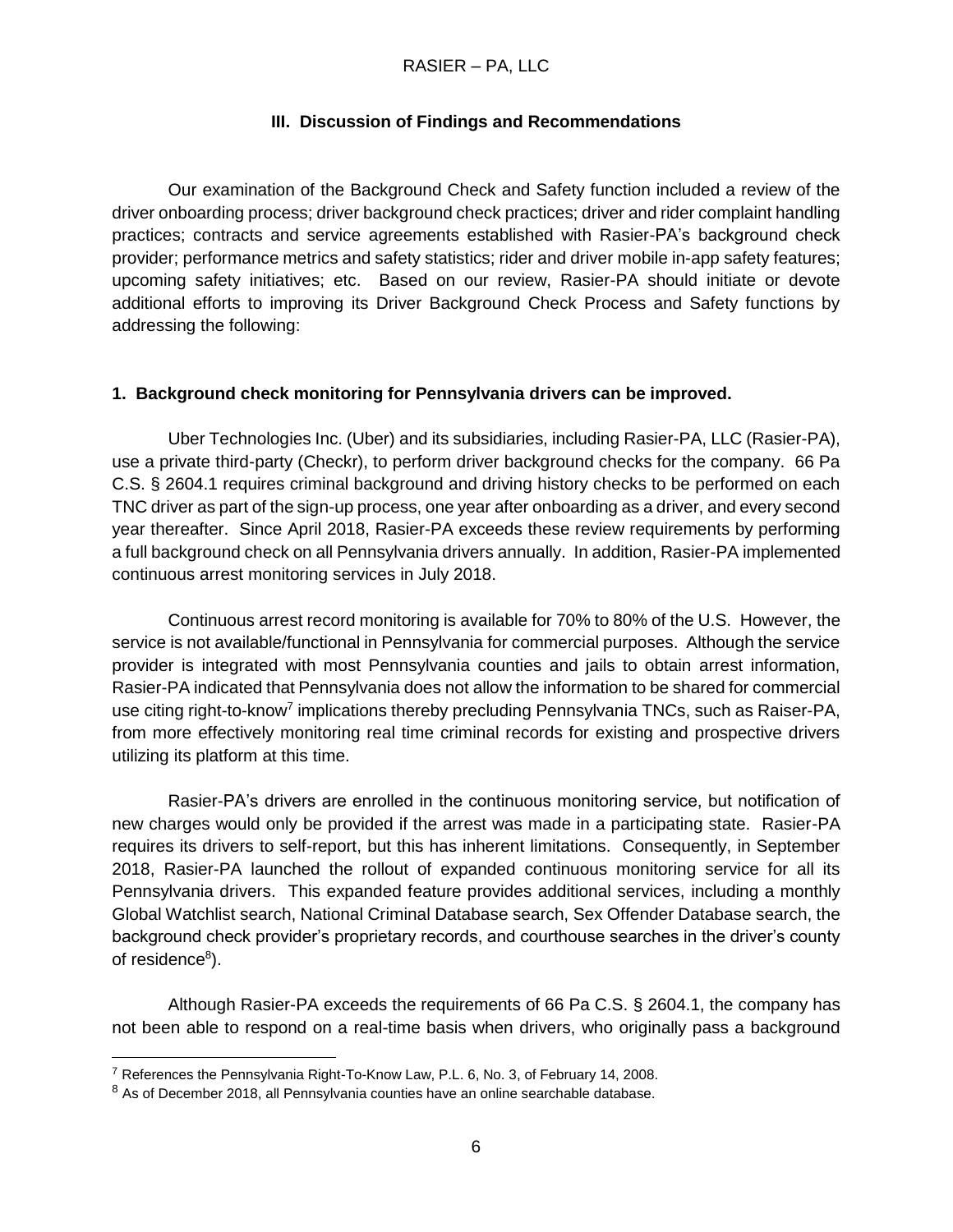check, subsequently commit an act that disqualifies them from using the platform. In these cases, with the continuous monitoring service currently used, a driver may remain on the platform anywhere from a month to a year after an incident occurs provided that such issues do not come to the attention of Rasier-PA through other avenues such as communications with motor vehicle regulators and driver partners. In addition, the databases are only as good as the information entered, and as such, there is always the possibility of false positives or negatives (i.e., drivers may be incorrectly disqualified or allowed to drive when records are incomplete, mistaken identity, etc.). Although Rasier-PA has acted to strengthen its processes, there are additional actions that could limit risk. Examples are:

- Work towards improving Pennsylvania's monitoring efforts Driver records are maintained by local and state government agencies that may not be available for continuous/real time monitoring or interfacing with outside/commercial entities. In some cases, legislative fixes, funding and/or education may be necessary to create a partnership between government and commercial entities when sharing data.
- $\bullet$  Expand the geographical area searched in county level continuous monitoring  $-$ Restricting the counties searched during continuous monitoring (residency) may result in missed information. If the search were expanded to include surrounding counties or counties in which a driver has indicated that they will offer service, the likelihood of missed information is greatly reduced.
- Fingerprinting would greatly reduce the possibility of false positives/negatives and provide a clearer picture of the counties that should be searched. The county courthouse records should contain final dispositions (e.g. verdict), with the exception of ongoing cases, and clarify instances where no charges were filed, or dropped.

Based on the information collected during fieldwork, additional work is needed to mitigate risks within the background check process. The auditors recognize these options are not without technical, economical, and social challenges, and may involve other constraints that render them inoperative. Certain aspects of continuous monitoring are outside the direct control of Rasier-PA thereby limiting its capabilities. In these cases, Rasier-PA should work with the appropriate stakeholders to reach an acceptable solution for itself and the industry.

#### **2. Uber's mobile apps offer a toolkit of safety features, but its visibility could be improved.**

 Because the Uber App is a platform for both riders and driver-partners (collectively, "users"), there are two mobile applications -- the rider app and driver app<sup>9</sup>. The Uber mobile applications (Uber Apps or Apps) allow individuals with an active Uber rider account (riders) to request prearranged rides from drivers who have active Uber driver-partner accounts. As a wholly-owned, indirect subsidiary of Uber, Rasier-PA has a license to use the Uber platform to

 $9$  The Uber Apps for riders and drivers are similar but distinct applications. One app is customized with features and functionalities for riders (rider app) and the other customized with functionalities for driver-partners (driver app).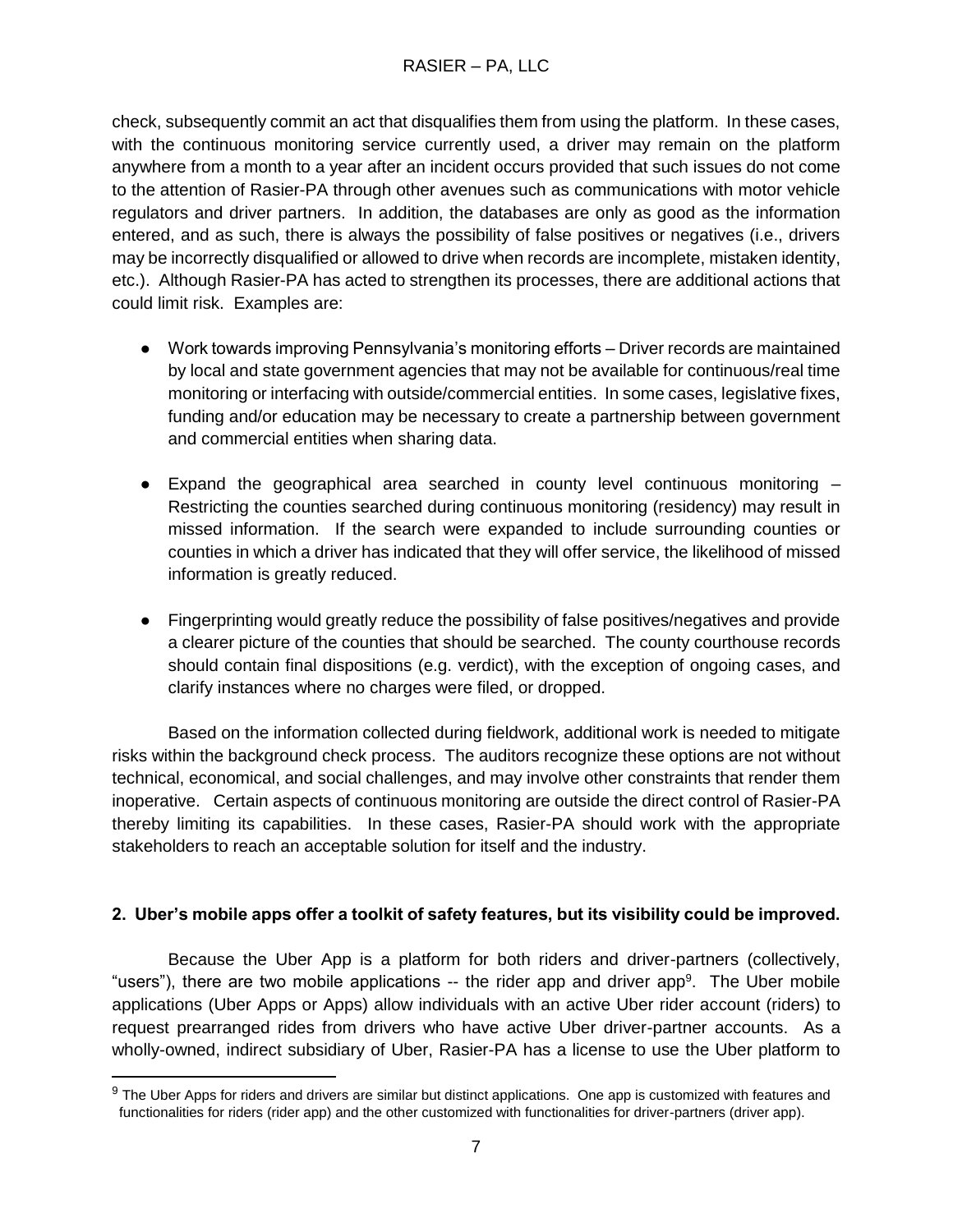facilitate rides through various service and vehicle options within Pennsylvania. The Apps provide riders and drivers with an interface to request, complete, pay and leave feedback for a ride.

In addition, the App also features a Safety Toolkit to help ensure rider and driver safety, which launched in the rider app in April 2018 and the driver app in September 2018. The toolkit includes three main functionalities: a Safety Center, Share My Trip, and an Emergency Button. The Safety Center provides users with safety information such as partnerships with law enforcement, information on the driver screening process, insurance protections, and Uber's Community Guidelines. The Share My Trip feature allows users to share their trip information with anyone with internet access (without downloading the Uber App) while a trip is in progress. The Share My Trip functionality was previously launched as Share My ETA in 2013. An additional Trusted Contacts tool was incorporated into the Share My Trip feature which allows users to automatically share trip details with up to five contacts during every ride, with an option to share only trips that occur at night. The details shared with contacts in the Share My Trip and Trusted Contact functionalities include the name and photo of the driver or rider, destination, estimated time of arrival, and real-time GPS location. The Emergency Button connects the user with a 911 dispatcher for immediate assistance. When the Emergency Button is selected the App displays the user's real-time location on the map and a physical address, so the rider or driver can share his or her exact location with the dispatcher. Uber is piloting 911 integration in select markets as part of the Emergency Button feature. 911 integration shares driver information, location, and vehicle information including the make and model of the vehicle and license plate number automatically with the 911 dispatcher when the Emergency Button is selected.

The Safety Toolkit is accessible during a ride, or anytime a driver is logged into the Uber App and available to receive trip requests, appearing as an icon on the main map-screen. Rasier-PA noted that the design of the Uber App, including the Safety Toolkit, was developed with user feedback in mind and is continuously evaluated through focus groups and beta testing. The icon's placement on the main screen makes the Safety Toolkit easily accessible to users without navigating through multiple menus; however, we believe the formatting can be improved to assist users. We contend the icon is inconspicuous and blends into the map. Exhibit III-1 shows the main map-screen of the driver app including the Safety Toolkit icon, depicted as a black and white shield in the lower left-hand corner of the App screen.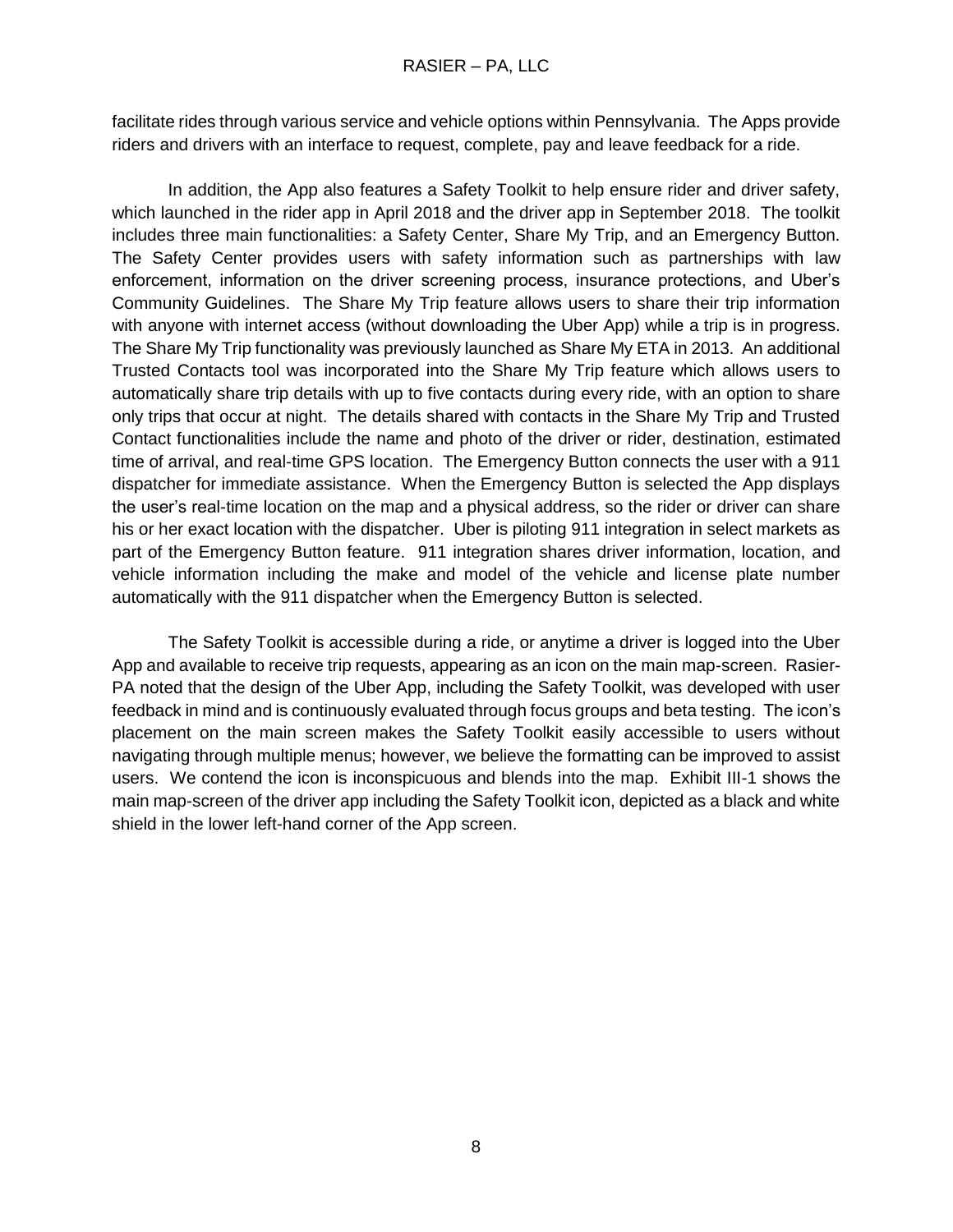

Source: Data Request BCP-16

Uber contends both riders and drivers are made aware of Uber App features such as safety tools when they sign up for an Uber account and through other communications, including emails, in-app notifications, blog posts, and marketing campaigns (e.g., television commercials, feature release events, etc.). Audit staff downloaded the Uber app as a new rider, however in our opinion the sign-up process did not sufficiently highlight the Safety Toolkit. Rasier-PA's efforts may increase awareness of safety features, as shown in Exhibit III-1, but the design of the Safety Toolkit icon does not stand out against the App's trip background map and has no distinguishing feature compared to other in-app functions. Research suggests that during emergency situations individuals may experience impaired cognitive functioning and take ineffective actions<sup>10</sup>. As a result, users may not remember the features or overlook the Safety Toolkit icon in an emergency. Optimizing the visibility of the icon utilizing bright colors, sizing, positioning, etc. is a simple method

 $10$  Research suggests that in emergency situations the activity of the frontal cortex, which is responsible for attention, working memory, problem solving, etc. decreases which can result in impaired cognitive functioning and ineffective actions in an emergency. Robinson, S. J., & Bridges, N. J. (January 2011). Survival – Mind and Brain. *The Psychologist, 24.* Retrieved from [https://thepsychologist.bps.org.uk/volume-24/edition-1/survival-%E2%80%93](https://thepsychologist.bps.org.uk/volume-24/edition-1/survival-%E2%80%93-mind-and-brain) [mind-and-brain](https://thepsychologist.bps.org.uk/volume-24/edition-1/survival-%E2%80%93-mind-and-brain)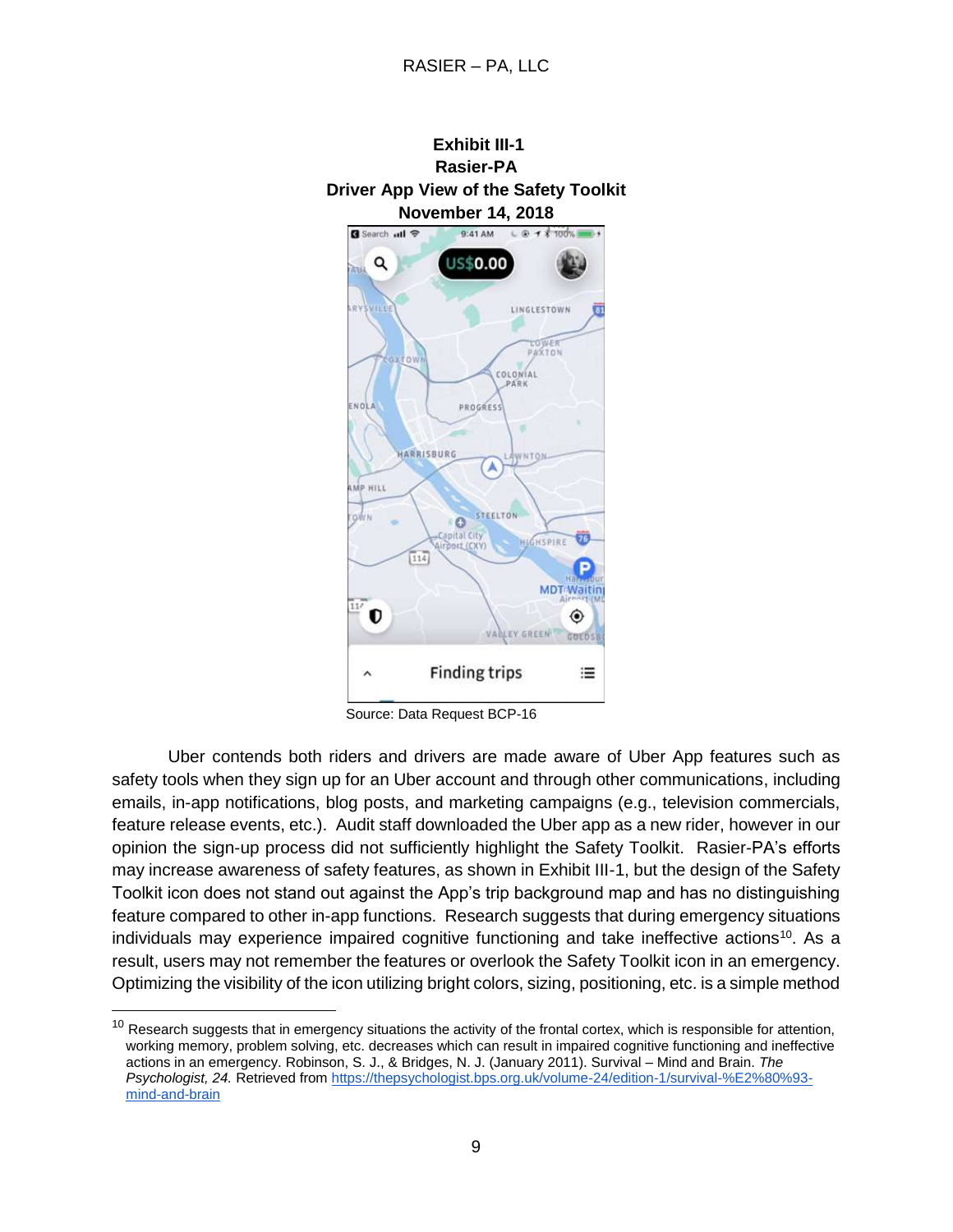to help users more easily identify the icon in an emergency. For instance, many corporations utilize an icon for easy brand or feature recognition. The American Red Cross icon gives that organization a very powerful icon that is recognized by all, even in disaster conditions. At a minimum, a focus group should explore different options for the Safety Toolkit including, sizing, color, and position while retaining the Safety Toolkit's accessibility.

#### **3. Rasier-PA is unable to reach a definitive conclusion in many complaint investigations due to incomplete information.**

 Drivers and riders who use the Uber App can file complaints through the Uber App 'Help' menu, online at https://help.uber.com/, or through the critical safety response line<sup>11</sup>. Moreover, driver-partners can also file complaints or ask for assistance in person at a Greenlight Hub<sup>12</sup> or through a designated driver support line. Uber Community Support is responsible for handling user (driver and rider) complaints and providing general user support. Based on the nature of a complaint, it is routed to the appropriate Community Support Team for review and investigation. Uber Community Support's primary mode of communication with riders and drivers is through the Uber App. All safety<sup>13</sup> related complaints (both driver and rider) are handled by Community Support's Critical Support group. A separate group within Critical Support, the Urgent Support unit, handles the more serious safety complaints (i.e., physical or sexual assault, violence, etc.).

Urgent Support immediately deactivates, or waitlists, any user account for serious safety allegations, pending the outcome of the investigation. In addition, other safety-related allegations that are less severe and not considered "Urgent", also result in temporary account deactivation. Driver-partner and rider accounts will be permanently deactivated for serious safety or policy offenses such as violence, sexual misconduct, harassment, discrimination, fraud/illegal activity, etc. Clear and definitive complaint investigations are deemed substantiated, containing sufficient information (as defined by Uber) and the user would be deactivated at that time. However, according to Rasier-PA, most cases are considered to contain insufficient information, or otherwise unsubstantiated, to definitively reach a conclusion. Often a definitive conclusion cannot be reached because the complaint investigation reveals conflicting reports from the parties or yields little information to support or disprove allegations. Generally, if the information available in a serious safety complaint is insufficient to reach a conclusion, the user is deactivated if they have more than one serious, albeit not fully substantiated safety allegation on their account. In these instances, the recurring nature of serious safety allegations, although unsubstantiated, is considered sufficient evidence to deactivate the user.

 $11$  The critical safety response line is a phone line dedicated to addressing safety related incidents, accidents, and complaints related to impaired driving.

<sup>&</sup>lt;sup>12</sup> Greenlight Hubs are physical driver support locations. Users can find their nearest location on the Uber website.

<sup>&</sup>lt;sup>13</sup> Any event involving dangerous driving, health or self-harm, inappropriate post-trip contact, law enforcement, physical altercation, sexual assault, sexual misconduct, substance abuse, theft or robbery, verbal altercation, vehicle crash/claim, or other potential safety concerns.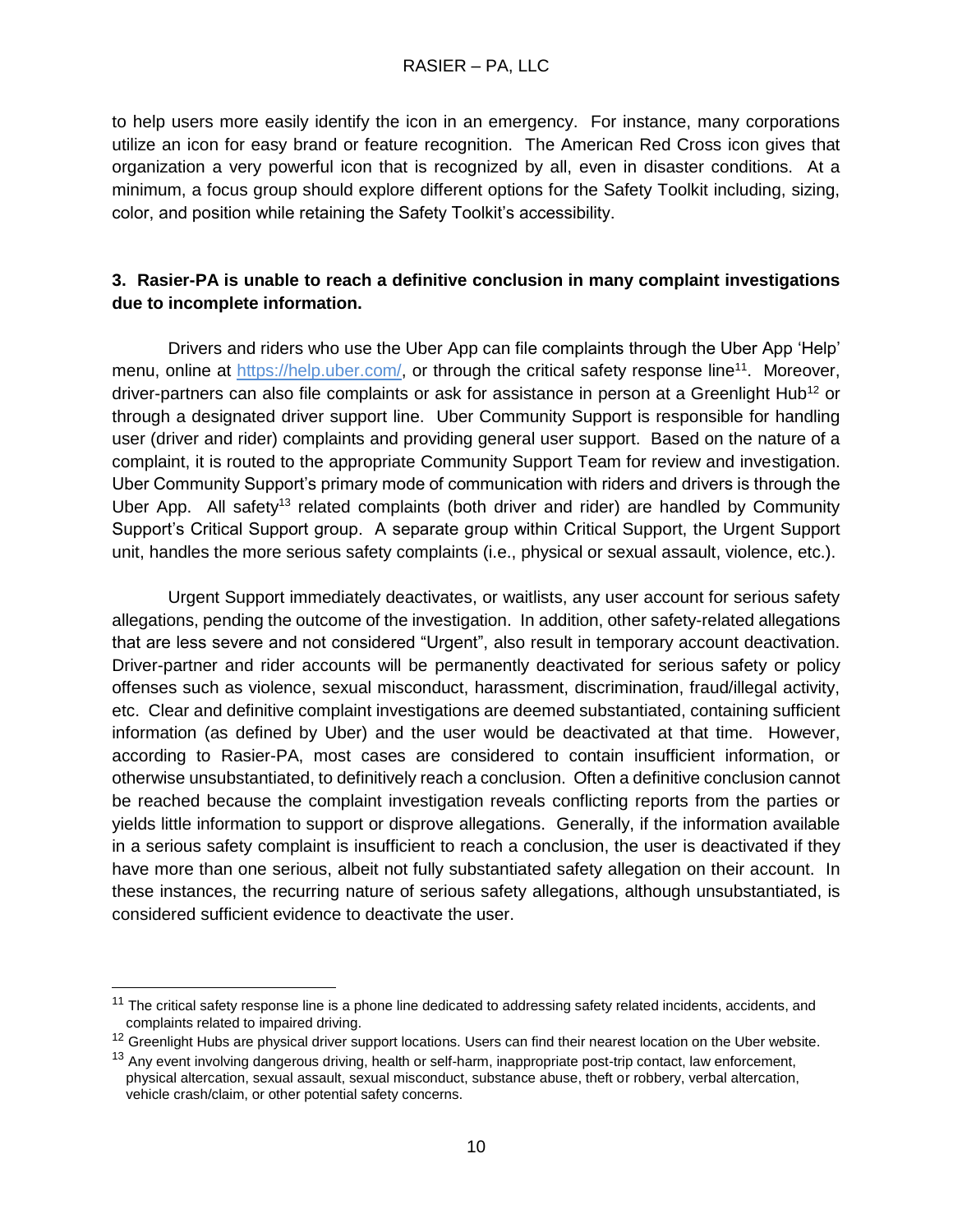Less serious safety allegations, such as minor verbal altercations and dangerous driving (e.g., speeding, harsh braking), do not result in temporary account deactivation while the allegations are investigated. However, based on the outcome of an investigation into those allegations or a determination of a pattern of behavior that violates Uber's policies, users may have their Uber accounts permanently deactivated and no longer be able to provide or receive service. These types of complaints are deemed valid or invalid based on the details provided within the complaint. Regardless of whether a complaint is deemed valid or invalid, the accused party receives a notification from Rasier-PA and a corresponding note is added to that user's account. However, it is worth noting that for cases in which a complaint is deemed invalid, such complaint would not be counted against the user as a disqualifying offense in the adjudication of a pattern of behavior that warrants permanent account deactivation. Typically, if a reasonable level of detail is provided, the complaint would be considered valid. Notifications advise the user of the allegation (ensuring that the details do not identify the reporting party), provide a reminder of the policy that has allegedly been violated, and inform the user that additional reports could result in permanent account deactivation. Rasier-PA governs these low severity safety concerns through two types of thresholds: lifetime and dynamic. A lifetime threshold results in deactivation after three valid complaints. Meanwhile, dynamic thresholds are based on a driver's lifetime trip count with a customized deactivation threshold for each driver. User's star ratings<sup>14</sup> capture most non-safety issues and may lead to deactivation from falling below the minimum rating threshold.

 Once Rasier-PA identifies and confirms a serious safety violation or identifies a pattern of behavior that violates Uber's policies, it immediately moves to deactivate the user's account. However, as discussed previously, Rasier-PA indicated that most complaint investigations do not yield enough information to justify an immediate deactivation. Thus, most safety-related deactivations occur as a result of patterns of behavior. During the period from January 1, 2017 through August 31, 2018, approximately 10% of all complaints were safety related (as defined by Rasier-PA) and of that subset, roughly 5% led to permanent account deactivation<sup>15</sup>.

Rasier-PA should explore ways to mitigate the level of incomplete information in the complaint investigation process by leveraging technology. For example, Uber is working on several initiatives that could provide additional data for investigations or new features that may help provide definitive proof of a violation. Other potential solutions may be offered through the App or existing technology (i.e., using forward/rear facing dash cams or smartphone recording capabilities, feedback from device features such as the accelerometer, device metadata, etc.) Some of this data is already captured or used when available but additional effort should be made to reduce insufficient, invalid or false information.

 $14$  Following each trip drivers and riders have an opportunity to rate their experience with the opposing party by selecting between 1 and 5 stars and may provide written feedback about their experience. The feedback received by a driver or rider is accumulated to form an overall user rating.

<sup>&</sup>lt;sup>15</sup> Deactivations are not necessarily the direct result of a safety related complaint: driver-partners may be deactivated due to very serious safety allegations, a pattern of alleged unsafe behavior, or behavior that violates company policy.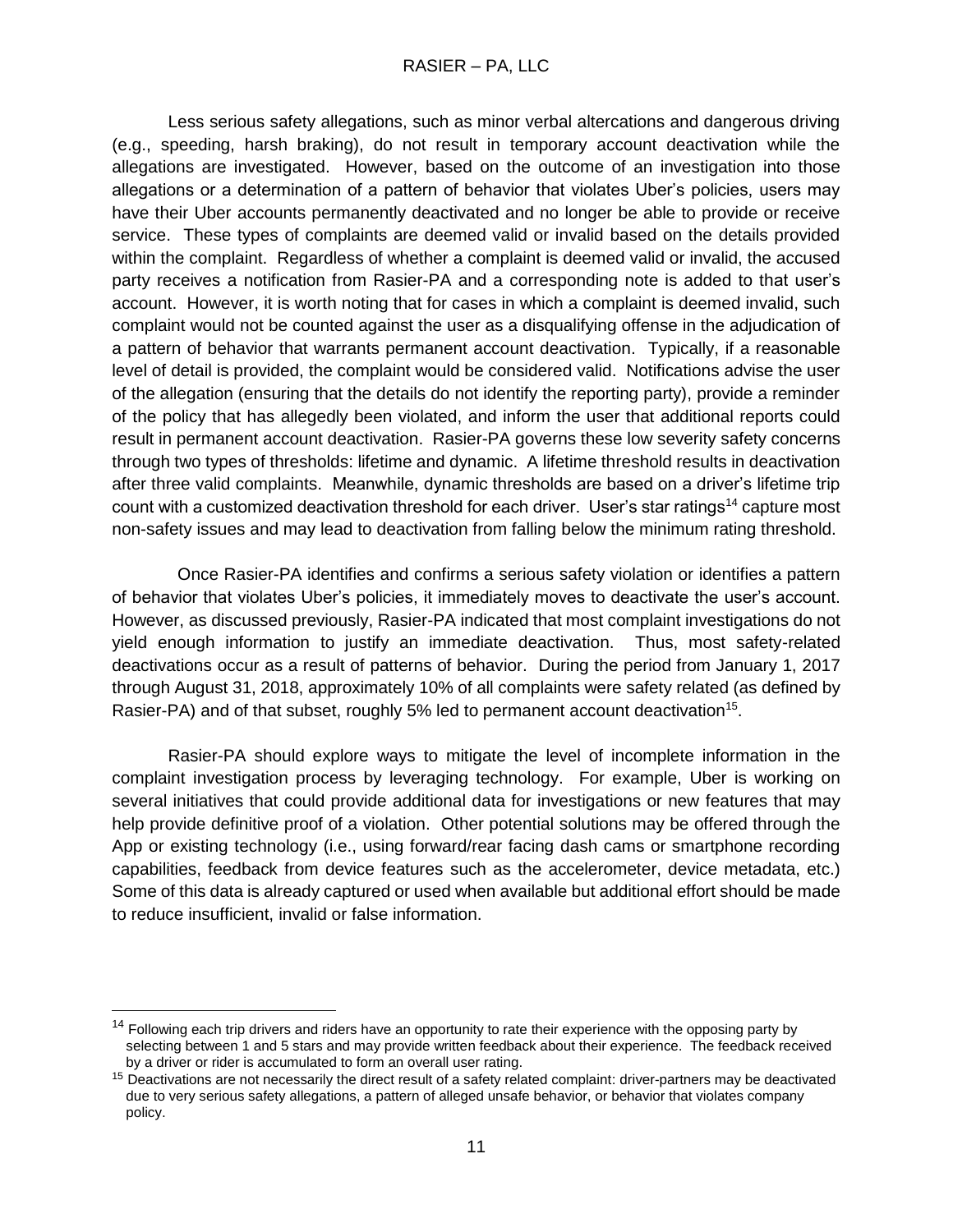#### **4. Driver deactivations due to safety concerns are not shared by companies providing transportation services.**

The introduction of TNCs drastically increased competition for personal transportation services. Many markets in Pennsylvania now offer multiple avenues to obtain and provide personal transportation services including, TNCs, taxis, limousines, etc. In addition, the TNC model takes advantage of the "shared economy" concept allowing for drivers to offer services on a discretionary basis. This model incentivizes drivers to offer service to meet demand. However, the model does not eliminate TNCs exposure, like traditional transportation services, to unprofessional or inappropriate drivers or riders.

To mitigate these concerns, Rasier-PA performs annual background checks on driverpartners and enrolls them in a continuous monitoring service as outlined in Finding and Conclusion No. 1. Additionally, Rasier-PA has a robust user complaint and investigations process which can result in user account deactivation as outlined in Finding and Conclusion No. 3. However, there is no avenue for driver-partner or rider account deactivations to be shared between transportation providers.

Due to the nature of the annual background check process and the inherent limitations associated with a continuous monitoring service for Pennsylvania drivers, serious or recurring safety related incidents may not be known to other industry participants (e.g., Lyft) for an extended period, if ever. Safety issues that result in account deactivation from a TNC app or termination from a traditional vehicle-for-hire company may not be reported to authorities. Therefore, these types of indiscretions may be sufficient for termination or removal from the app but would not appear in an annual background check or continuous monitoring service search. Rider backgrounds and app access are beyond the scope of this review, but these same conditions may exist for riders, and should be further explored.

Clearly, if a serious incident is reported to proper authorities, it would be entered into an individual's record. However, when safety incidents are not reported, the offending party may begin or continue driving for another market participant. The audit staff contends this deficiency is a product of a competitive market. Rasier-PA, all other TNCs, taxi cab companies, etc. should explore ways to use driver history and deactivation information to strengthen industry safety. How should serious safety concerns be captured and shared between market participants when they are not required to be reported to proper authorities?

One avenue would be to create a shared database of deactivated TNC drivers and riders, which includes information on the safety incidents related to the deactivation. The TNC or transportation service provider could consider this information when onboarding a new driver or through real time information sharing to further support complaint response. The database could serve as a reference check within the industry whenever a driver is subject to a background check. It could also provide real-time capabilities similar to those presented in Finding and Conclusion No. 3. The database could be created through a joint effort between vehicle-for-hire service providers, a service offered by third-party background check providers, or in concert with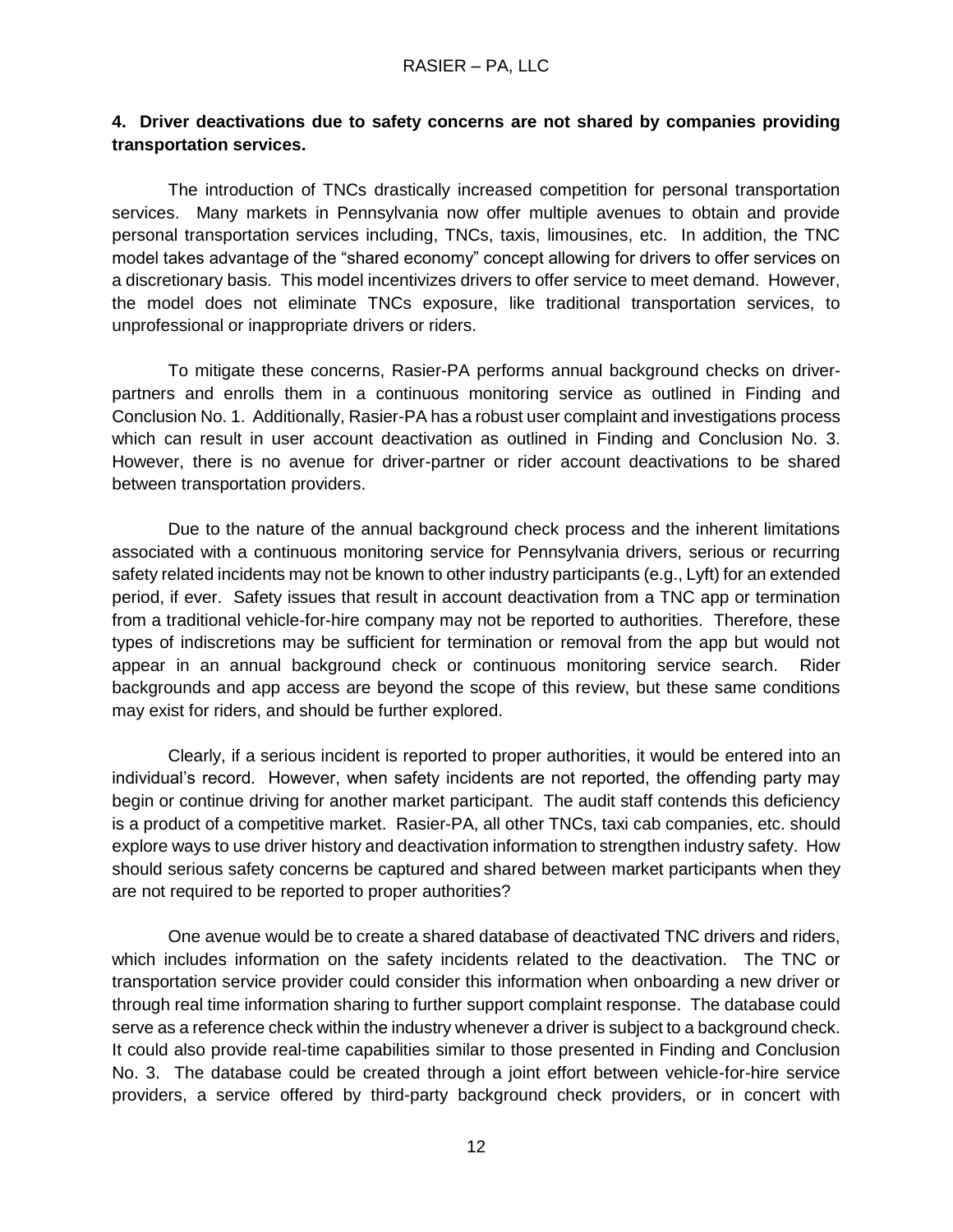governmental agencies. Details of how the resource would be used and account for implications such as privacy concerns, liability, differences in participant practices, user complaints, etc. would need to be considered and may require legislative/ regulatory action. Regardless, the success and sustainability of the vehicle-for-hire industry is grounded in the safety of the services, and initiatives to identify and share information on "bad actors" would help to strengthen the safety of Rasier-PA's users and the industry.

#### **5. Rasier-PA has safety initiatives that have not been completed or rolled out to all users.**

Rasier-PA indicated that the safety of riders and drivers is of paramount importance. As such, Rasier-PA is developing and testing several safety related initiatives as outlined below.

- As introduced in Finding and Conclusion No. 2, the Safety Toolkit includes an Emergency Button that connects the user directly with a 911 dispatcher for immediate assistance. A potential new feature of the Emergency Button being explored by Uber automatically provides the 911 dispatch system with key details such as the driver's vehicle make and model, license plate number, users location, etc. when the user is connected with 911. As of November 2018, the 911 integration feature was being tested in select markets.
- Another initiative being considered is a Ride Check feature. The potential functionalities of the feature are still being examined, but during the testing phase, the feature monitors the driver's and rider's phone accelerometer to identify aberrations such as an abrupt halt or extended stop. If accelerometer data suggests an accident may have occurred, the rider and driver will be contacted for verification purposes. As of December 2018, the feature was being tested in select markets.
- On October 24, 2018, the Pennsylvania Legislature at P.L. 705, No. 108 added 75 Pa C.S. § 4307 (c.1) which relates to TNC drivers use and display of illuminated signs<sup>16</sup>. As a result of this change, Rasier-PA is exploring the use of colorized beacons in driver's vehicles to help riders identify the correct vehicle at the pick-up location. The initiative is in its early stages in Pennsylvania, but Rasier-PA management provided an overview of the feature which is already operational in some areas outside of PA. For each trip, the rider would select a personalized color from a color wheel that would change the color of the beacon in the driver's car to the same color. The feature will ensure riders locate the correct vehicle, especially in busy or crowded areas.
- Uber is also exploring changes to the driver app to add voice command functionality. The voice activation features are early in development but will ultimately allow for hands-free operation of the driver app.

 $16$  A TNC driver may display an illuminated sign provided by a TNC within the interior of their vehicle. The sign must be approved by the PUC or Philadelphia Parking Authority, as applicable. 75 Pa C.S. § 4307 (c.1) is effective 60 days from October 24, 2018.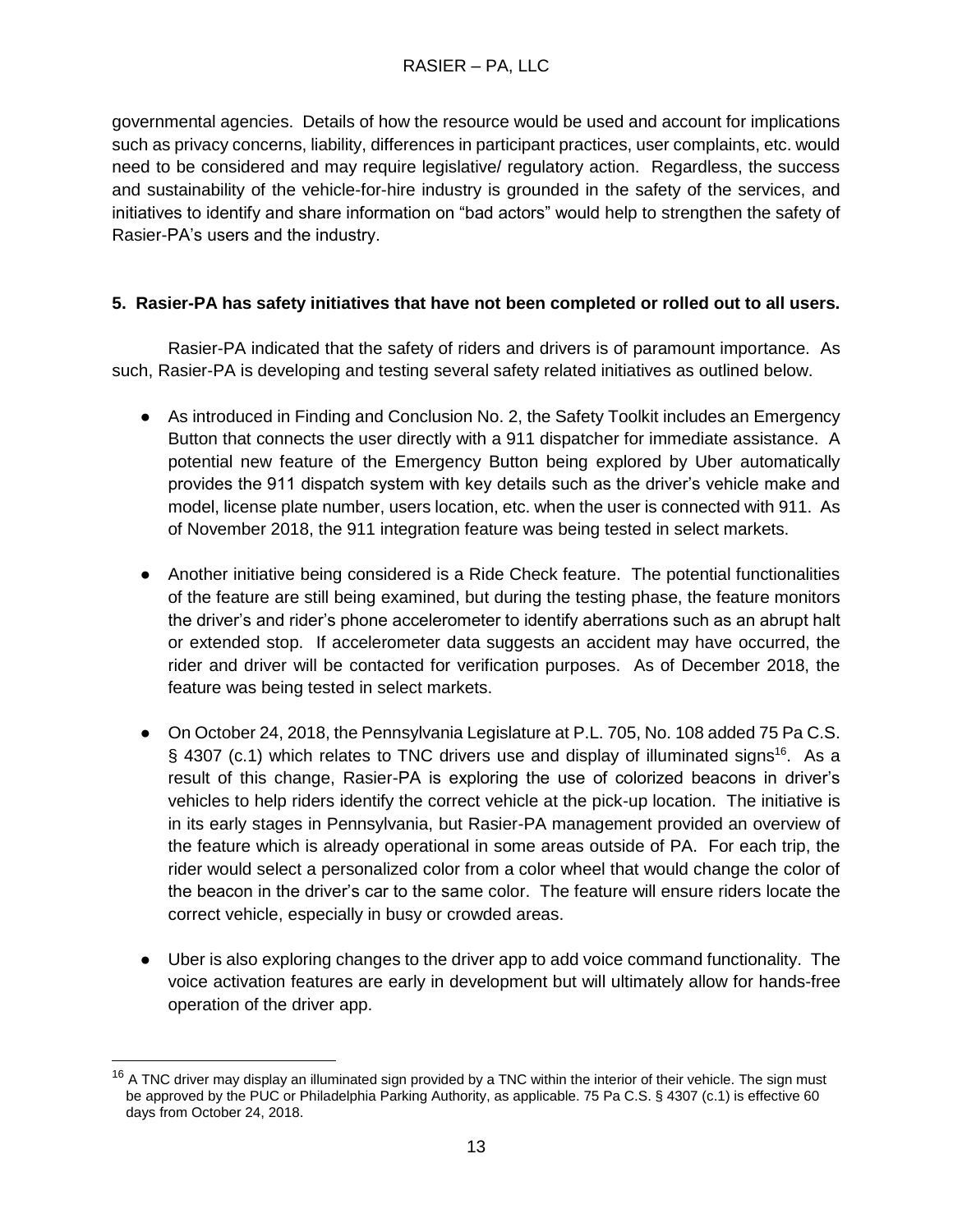Initiatives improving driver and/or rider safety, such as those outlined above, should be evaluated and if appropriate, implemented in a timely manner. The development, testing, and rollout of new features and processes can be time-consuming and as a result, Rasier-PA's users cannot realize the benefits of these added safety features immediately. The Audit staff believes the initiatives being developed and evaluated by Rasier-PA would help to improve driver and rider safety in Pennsylvania. Efforts should be made to finalize and implement such initiatives in a timely manner.

#### **6. Rasier-PA has some performance metrics in place, but no goals have been established.**

 Uber captures and tracks data by region throughout the U.S. because operations are managed at a regional level, and because holistic safety and insurance metrics are tracked across multiple states. Rasier-PA is part of Uber's Northeast region<sup>17</sup>. Uber uses this data to create metrics, which are then used to monitor operations and support business decisions. Due to the limited scope of this review, the auditors focused on three main functional areas of the business: Community Support, Operations, and Background Checks.

- Community Support is primarily responsible for managing user complaints and the associated investigation processes. In its role, Community Support monitors complaints by complaint category, complaint investigation classifications, and user deactivation statistics. In addition, Community Support routinely monitors information and metrics related to support costs, user contact, and customer satisfaction.
- Rasier-PA's Operations group is responsible for the general management of ride operations including regulatory compliance, growth projections, financial management, etc. Operations routinely monitors information and metrics related to rider engagement, the operating market, driver engagement, driver quality and satisfaction, community support contact, and driver "conversion" (from sign-up to first-trip).
- Checkr's performance and the background check process are monitored through language in the service level agreements established in the contract, meetings between representatives of the company and Checkr, and various performance metrics. Background Check Operations monitors information and metrics related to the quantity, turnaround time, pass/fail rate, completion status, etc. of background checks.

 Although Rasier-PA's operating groups are tracking a core set of operational data and associated metrics, the auditors noted multiple areas where information is not being tracked. For example, the Safety Toolkit (see Finding and Conclusion No. 2 for additional information) provides users with features to help ensure their safety during a trip. Rasier-PA does not monitor the use of these specific App features. This type of information could be used to assess the functionality of the App. Specifically, it could support the need for a change, as recommended in Finding and

 <sup>17</sup> The Northeast region is comprised of New York, New Jersey, Connecticut, Pennsylvania, Delaware, Maine, New Hampshire, Vermont, Rhone Island, and Massachusetts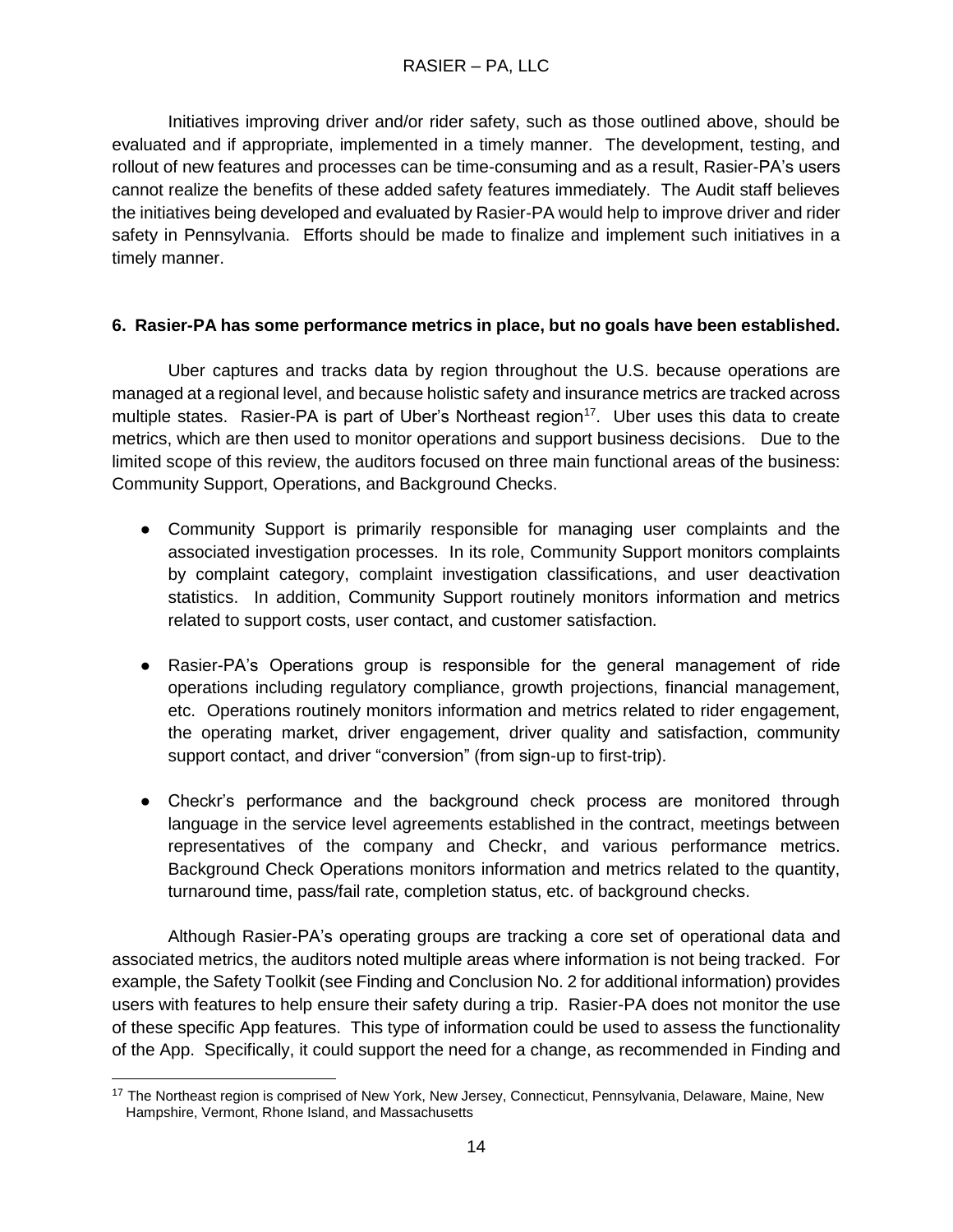Conclusion No. 2 or identify new services/features, training, education, etc. Furthermore, management in Rasier-PA's Community Support group indicated that the complaint channels utilized by users to file complaints were not tracked. Knowing how users file complaints would help the company understand user familiarity with options, preferences and habits for filing complaints, and identify the need for changes in complaint channels to meet customer demands or expectations.

In addition, Rasier-PA has not established performance goals or optimal targets for any of the metrics reviewed by the auditors. Instead, Rasier-PA management indicated that, in general, certain metrics are managed with loose guidelines (i.e., to track high or low) but no goals have been established. Establishing performance goals would assist management in more quickly and easily monitoring key aspects of business performance, indicate how well the company is performing and drive improvement. An effort should also be made to reevaluate business processes and existing metrics to identify areas where establishing additional performance indicators and goals could provide value to the organization. As Rasier-PA and the TNC industry mature, regulators and other stakeholders are likely to become increasingly interested in Rasier-PA's performance, particularly in areas related to safety, customer service, governance, and operating efficiency. Tracking additional metrics (e.g., safety complaint percentage, deactivations by cause, refunds from complaint, incorrectly routed complaints, etc.) and establishing goals for critical metrics (e.g., safety related deactivations, driver conversion, critical support ticket resolution time, etc.) will help drive improvement and help satisfy stakeholder needs.

#### **7. Rasier-PA's documentation of policies and procedures are not formalized.**

 As a newer company, Rasier-PA is still maturing, and based on our experience within this review, the company needs to refine and formalize business policies and procedures. Procedures typically embody the principles established in policies and outline the specific actions to be taken in daily operations. Procedures should be comprehensive, explaining what is to be done, when it should be done, the responsible parties, identify limitations, define terms, etc. Alternatively, policies provide a high-level overview of a procedure/practice that embodies an organization's long-term goals, objectives, and mission. Often, policies and procedures are intertwined, encompassing a single documented work task or area. In general, the policy and procedure documents reviewed by the auditors lacked the structure and standard elements of formalized policies and procedures. The documents provided are better categorized as process overviews. Management conceded that many of these documents were overview documents, but internal mapping tools and workflows contained information used by employees.

Rasier-PA's Community Support group provided a sample of these workflows that outlined, step-by-step, how certain processes are to be executed. The sample workflows were detailed and resembled procedures, containing most elements typically found in procedural documents such as term definitions, group(s) responsible for handling certain complaint types, references to related procedures, and instruction for handling the specific task. However, management indicated these tools/workflows were embedded within operating systems and not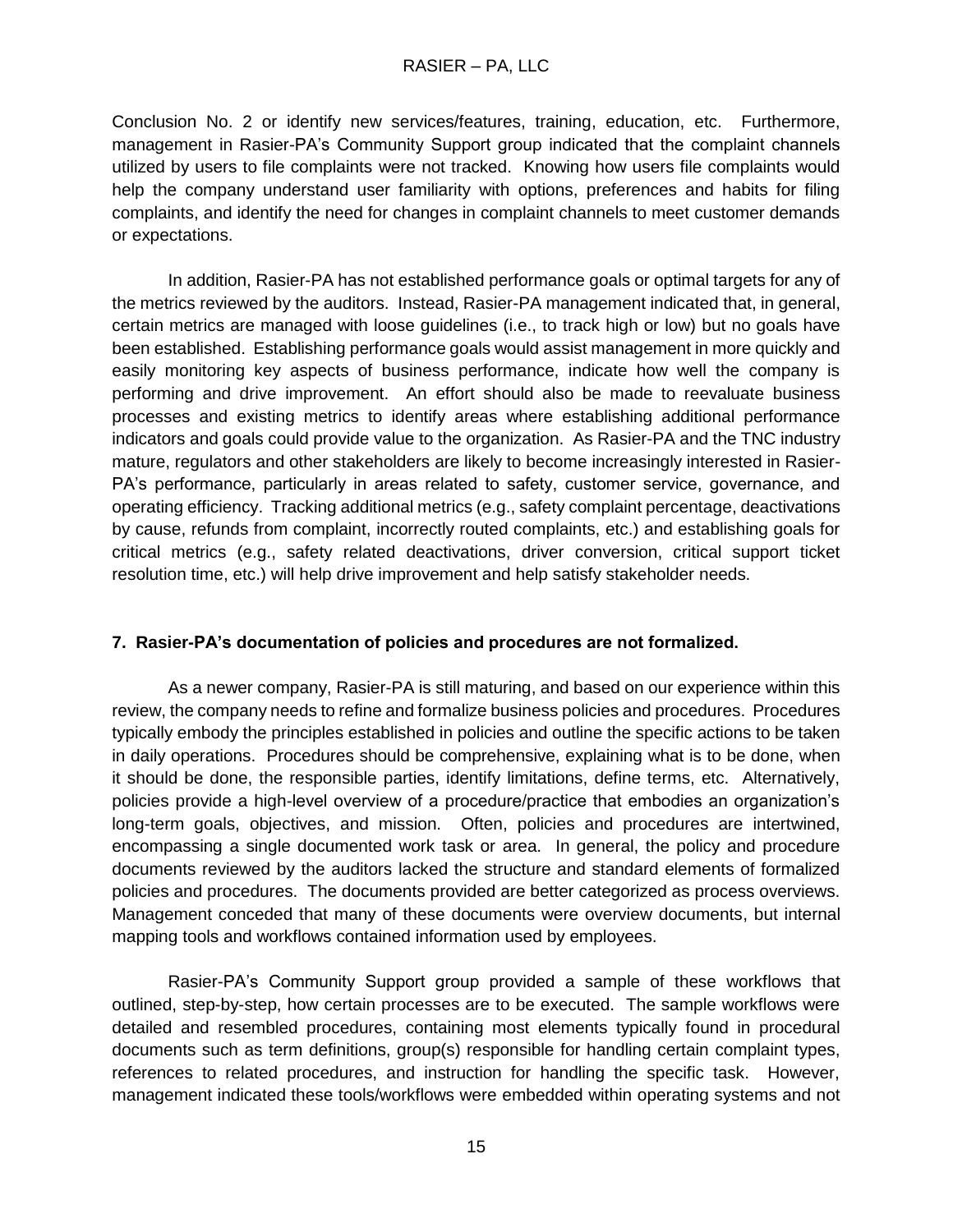contained in standalone procedures making them difficult to reproduce for third-parties (e.g., the audit staff). The tools and workflows provided to audit staff did have document control features; however, audit staff believes they lack key features of policies and procedures.

 The documentation provided to the auditors related to the driver onboarding process were user-facing documents including but not limited to terms of use, privacy policy, vehicle requirements, and Pennsylvania compliance information. Internal policies and procedures outlining the onboarding process were not provided. The audit staff noted that driver onboarding does not follow a standardized process and parts of the process can be performed in parallel. A prospective driver must only provide their personal information including their Social Security number, valid driver's license, and consent to the background check before the process begins. Other requirements such as insurance information and proof of insurance, vehicle information and an image of the vehicle registration, and inspection sticker image can be provided at any time<sup>18</sup>. Although some requirements are automatically screened by system logic, the process is still largely manual. The complexities of the onboarding processes, its manual nature, and the lack of formalized policies and procedures, increases the likelihood of processing errors or inefficient operations.

Uber has engaged PricewaterhouseCoopers (PwC) to perform an audit of the company's internal procedures. The PUC audit staff recommends that Uber use that engagement as an opportunity to further document and improve internal documentation, policies, and procedures. As of November 2018, the audit was in its initial stages and a completion date was unknown. Nonetheless, internal policy and procedure documentation is needed to outline the company's preferred method for performing the driver onboarding process. Creating formalized policies and procedures across the organization may provide operational and performance benefits, and as the company matures, satisfy the needs of external stakeholders such as investors and regulators.

<sup>&</sup>lt;sup>18</sup> Although there is not defined process or order in which information is received and processed all required information must be received, reviewed, and approved prior to a driver being activated on the Uber driver app.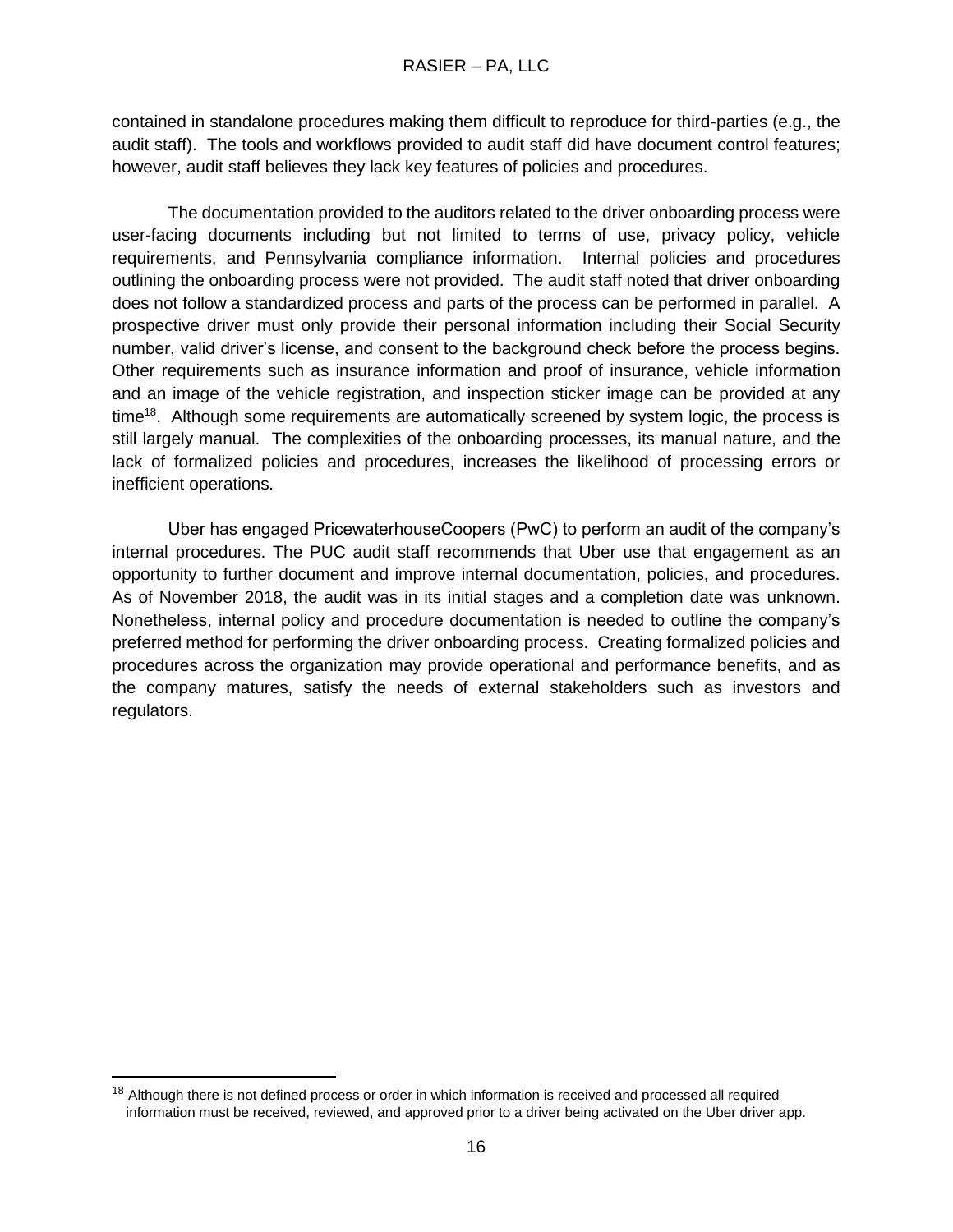#### **Recommendations**

- **1. Strengthen the background check process and continuous monitoring features.**
- **2. Redesign the Safety Toolkit icon allowing for quicker and easier identification.**
- **3. Explore ways to reduce the level of insufficient information in the complaint investigation process.**
- **4. Partner with all transportation market participants to explore the development of a database to readily identify deactivated users to supplement the driver background check monitoring process.**
- **5. Complete the development and implementation of key safety related initiatives.**
- **6. Reevaluate tracked performance metrics and establish goals for critical metrics.**
- **7. Formalize business process and procedure documentation.**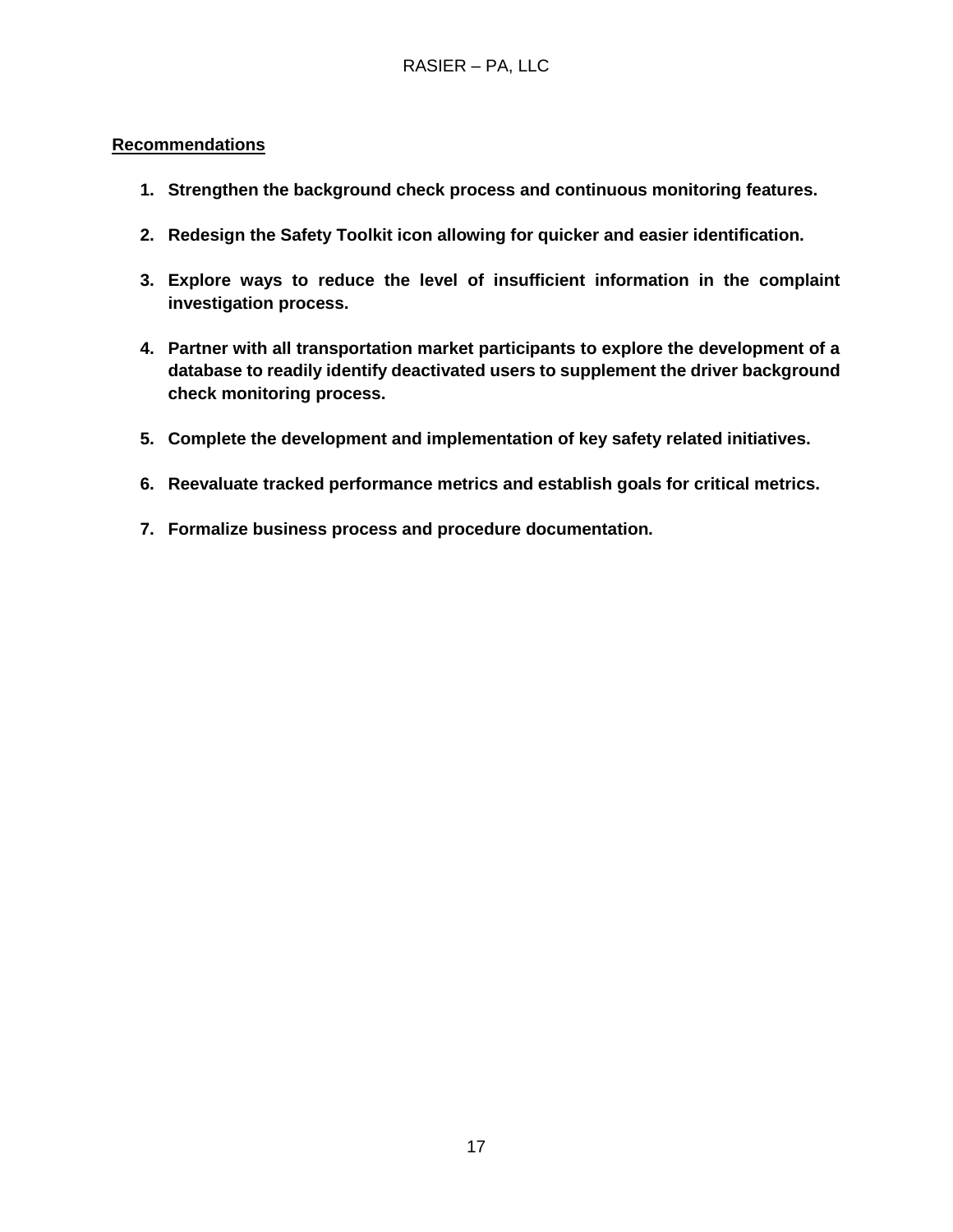#### RASIER – PA, LLC

#### **IV. CONCLUSION AND ACKNOWLEDGEMENTS**

 The scope of this engagement was limited to the assessment of the driver background check process and related safety aspects of Rasier-PA's operations and was not designed to review all business functions. All deficiencies identified, regardless of their relation to safety, are presented above and were developed based upon the information provided by Uber, Rasier-PA, and publicly available sources during field work. The findings and recommendations represent the auditors' opinion based upon the information collected and may not account for future changes to TNC regulation, technology, operation, competition, etc. It should be noted that the company has many options to implement the recommendations. As a result, the auditors did not estimate implementation costs for the recommendations. In certain situations, the cost of implementation could be significant.

We wish to express our appreciation to the officers and staff of Uber and Rasier-PA for their cooperation and assistance. The audit was conducted by Deron Henry, Barry Keener, and Jacob Fultz of the PUC Bureau of Audits.